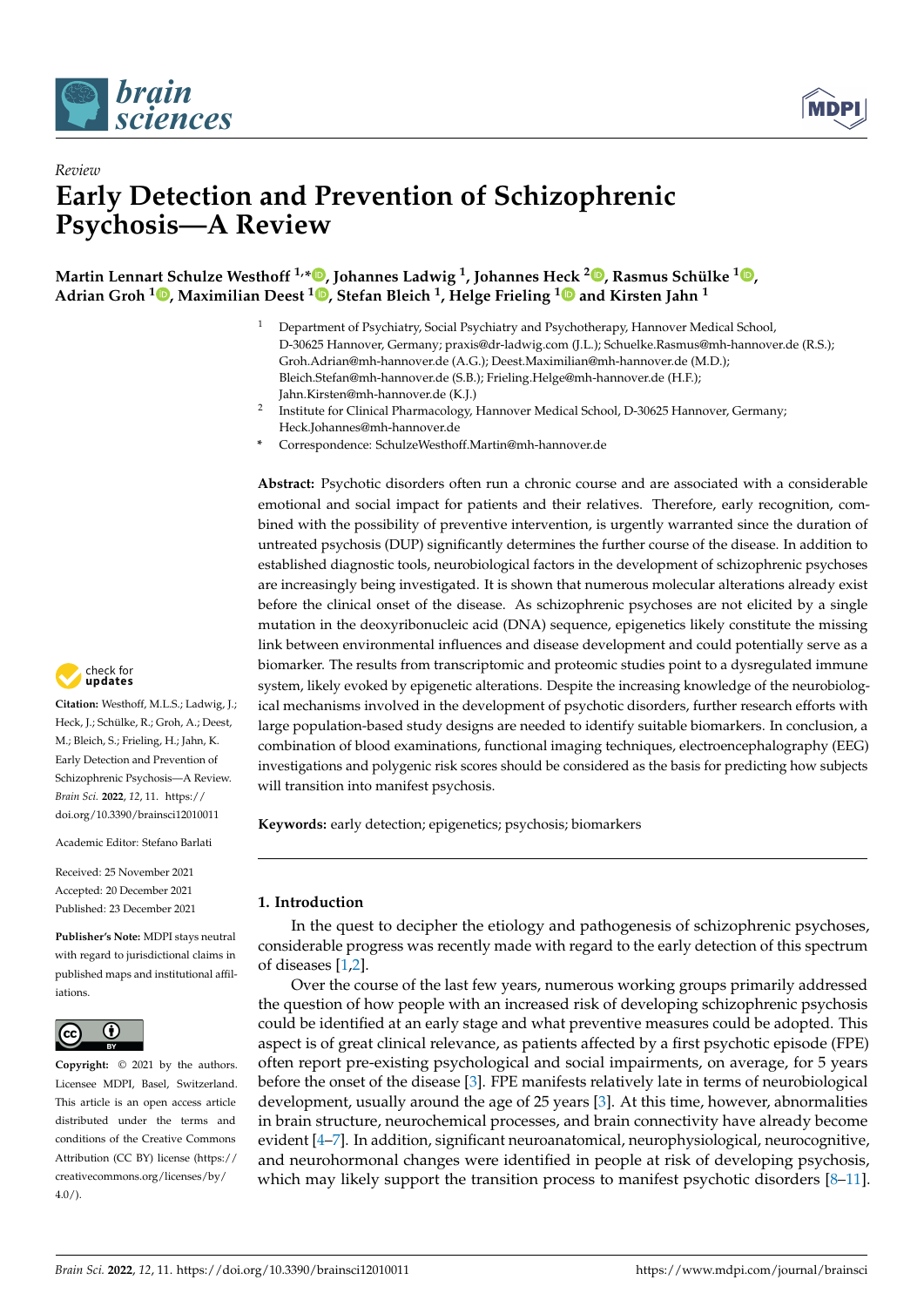Furthermore, a longer duration of untreated psychosis (DUP) seems to contribute to incomplete symptom remission, a higher likelihood of relapse, and a reduced quality of life [\[12\]](#page-10-7). Therefore, the timely detection of schizophrenic psychosis is of paramount importance. In addition to the established diagnostic methods of symptom description, e.g., clinical interviews and psychometric questionnaires (test batteries), it is hoped that neurobiological disease markers will simplify the prediction and assessment of schizophrenic psychosis. Epigenetic changes were widely described as crucial for the development and prediction of therapy response in many disease entities, e.g., in cancer or depression [\[13,](#page-10-8)[14\]](#page-10-9). Their predictive value for the onset of psychotic symptoms was investigated by various groups, albeit with diverging results [\[15,](#page-10-10)[16\]](#page-10-11). Synoptic conclusions have not been reached to date; therefore, the chief focus of this article is directed towards the discussion of the utility of various electrophysiological, imaging and molecular findings as potential biomarkers for the early detection of schizophrenic psychosis. Aside from epigenetics, other predictive strategies and possible treatment options will be considered.

#### **2. Definition and Epidemiology of Schizophrenic Psychoses**

The lifetime prevalence of schizophrenia was estimated at approximately 1% in various general population surveys and the point prevalence of schizophrenia was calculated as 0.28% in a large systematic review [\[17](#page-10-12)[–19\]](#page-10-13). Schizophrenia is considered a severely debilitating disease with a high social burden and significant, far-reaching socioeconomic consequences for affected individuals [\[17,](#page-10-12)[20\]](#page-11-0). The pathophysiological basis of schizophrenia, however, is still poorly understood. Clinically, schizophrenia is characterized by positive and negative symptoms. Positive symptoms include content-related thought disturbances, ego disturbances, and perceptual disturbances, whereas negative symptoms comprise anhedonia, social withdrawal, and cognitive and motor deficits such as blunted facial expressions and gestures [\[21\]](#page-11-1). The onset of schizophrenia peaks in adolescence or young adulthood, a time when the prefrontal cortex is still developing. The disease is typically preceded by a prodromal phase, which is defined by comparatively mild positive and negative symptoms that develop months to years before the onset of schizophrenia [\[22\]](#page-11-2). In the prodromal phase, affected persons display unspecific symptoms such as delusional mood, undirected fears or mistrustful experiences of relationships, all of which do not fulfill the definition criteria of schizophrenic psychosis [\[21](#page-11-1)[,22\]](#page-11-2).

## **3. Possibilities of Early Detection and Diagnosis by Operationalized Criteria and Structured Clinical Interviews**

The path to the correct diagnosis of a schizophrenic psychosis is usually challenging due to several differential diagnoses that must be considered. In particular, autoimmune encephalitis or neurodevelopmental disorders evoked attention as psychotic symptoms are often initial manifestation signs of these diseases [\[23\]](#page-11-3). The consideration of only classical, first-rank symptoms of schizophrenia were associated with a false-positive and a falsenegative rate of 5–20% and 40%, respectively [\[24\]](#page-11-4). For the prediction of initial psychotic manifestations, two significant groups of criteria were evaluated with respect to their prognostic quality: The ultra-high risk (UHR) and the basic symptom criteria. The UHR criteria, which were developed in the 1990s and continue to be widely used internationally, are based on studies by Yung and colleagues [\[25–](#page-11-5)[27\]](#page-11-6). These criteria are part of several assessment scores or structural interviews to identify individuals who are at an increased risk of transitioning to psychosis. The UHR criteria include attenuated psychotic symptoms (APS) as well as short-lasting, so-called brief limited psychotic symptoms (remitting after a maximum of one week). Additionally, the UHR criteria also comprise genetic risk factors. If an individual meets the UHR criteria, this should be considered as an at-risk mental state (ARMS).

By contrast, the basic symptom concept was developed by Huber et al. in 1989 [\[27\]](#page-11-6). It describes self-perceived disturbances in several domains including disorders of drive and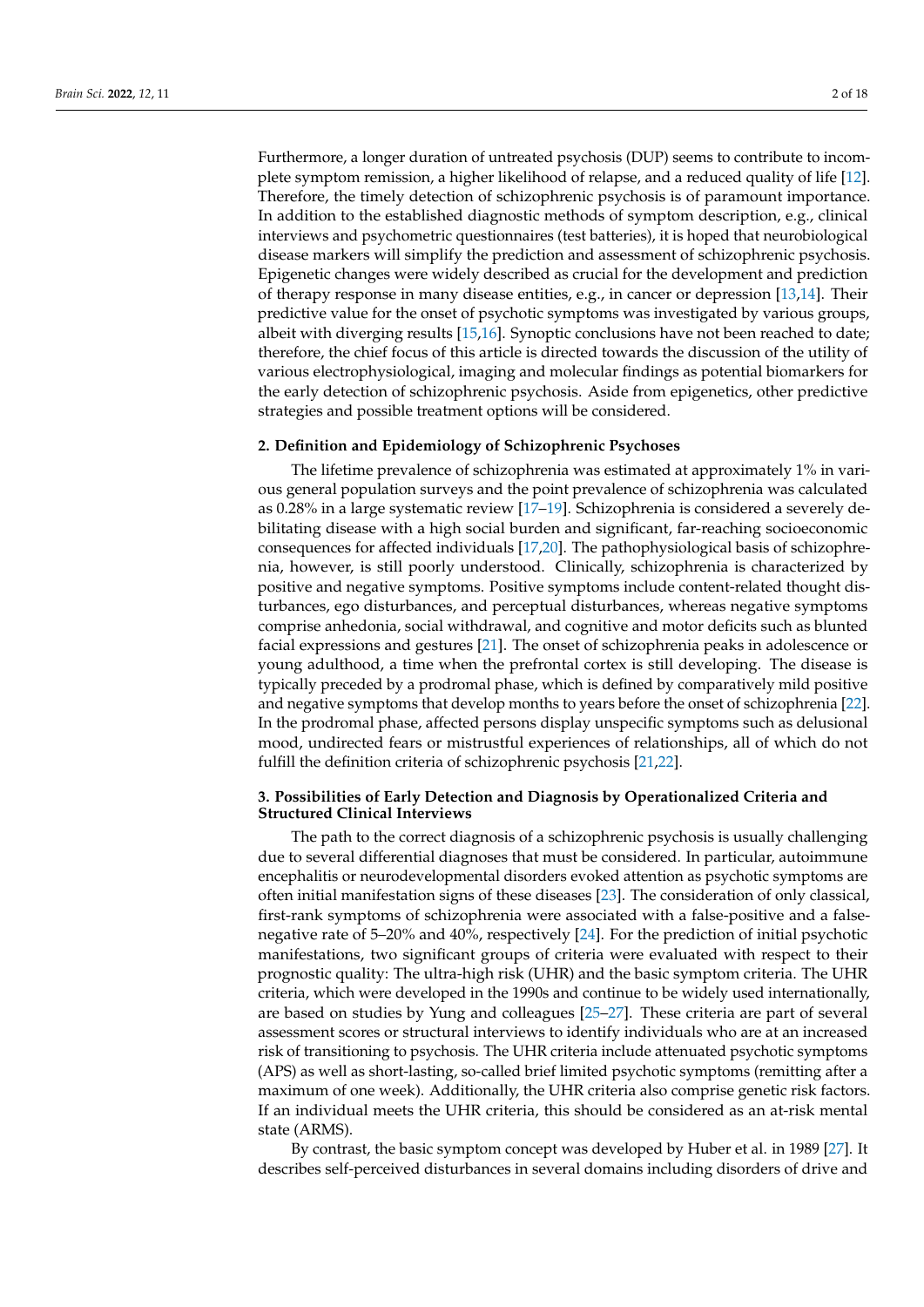affect, thought and language processes, perception, proprioception, motor function, and central vegetative functions.

The main instruments used to assess an ARMS are the Comprehensive Assessment of At-Risk Mental States (CAARMS) and the Structured Interview for Prodromal Symptoms (SIPS) [\[28](#page-11-7)[,29\]](#page-11-8).

The criteria for the definite transition to a psychotic disorder are based, among others, on a definition by Yung et al. [\[30\]](#page-11-9): A transition is assumed if at least one positive symptom persists over a period of at least one week. Transition to a manifest psychotic disorder occurs in 8–54% of affected individuals within 1 to 2.5 years [\[26](#page-11-10)[,31](#page-11-11)[–34\]](#page-11-12). In a study conducted by Nelson and co-workers, individuals at UHR state were followed up for up to 14.9 years after initial presentation. In this study, the transition to a psychotic manifestation was observed in 34.9% of study participants. In all cases, transition to a manifest psychotic disorder took place within the first 10 years after initial presentation, and in two-thirds of cases occurred within the first 2 years after initial presentation [\[31\]](#page-11-11). Moreover, a large proportion of those who suffered a psychotic episode eventually developed full-blown schizophrenia [\[4\]](#page-10-3).

# **4. Studying the Etiopathogenetic Hallmarks as a Basis for the Development of New Diagnostic Options in the Early Detection of Schizophrenic Psychosis**

Despite several indicators of perturbed neurobiological development, to date, no direct trigger of schizophrenic psychosis is known [\[6](#page-10-14)[,30](#page-11-9)[,32](#page-11-13)[,33\]](#page-11-14). The question of whether schizophrenia has an early developmental origin with prenatal onset or whether it should rather be considered a neurodegenerative disorder has not yet been fully elucidated. The two approaches are not mutually exclusive, however, and were reconciled by Keshavan and colleagues in their "two-hit hypothesis" [\[31,](#page-11-11)[34\]](#page-11-12). The "two-hit hypothesis" postulates that a neural mismaturation during early development ("first hit") predisposes to abnormalities in brain development during adolescence. Eventually, schizophrenic psychosis may arise under unfavorable (environmental) conditions ("second hit").

#### **5. Environmental Influences in Early Life**

In addition to genetic factors that are subject to non-mendelian inheritance, preand perinatal environmental factors also contribute substantially to the development of schizophrenic psychosis. Interestingly, patients with schizophrenia were affected overproportionately by complications during birth. These include hypoxic events, complex cesarean section, preterm labor, and rhesus incompatibility [\[35](#page-11-15)[,36\]](#page-11-16). As early as 1988, Mednick et al. described that children whose mothers suffered from influenza in the second trimester during the 1957 influenza epidemic were more likely to develop schizophrenia later in life [\[37\]](#page-11-17).

Indirect influences, such as the season during which a child is born, also appear to have an impact. According to Mortensen et al., schizophrenia is 5 to 8% more common in those born in spring or winter [\[38\]](#page-11-18). In addition, there is a correlation between the size of a city in which an individual is born and the incidence of schizophrenia and other psychotic disorders. A clustering of schizophrenia cases was found in larger cities [\[39\]](#page-11-19). Other factors that may contribute to the development of schizophrenic psychosis include stress, substance abuse, social distress during childhood and adolescence, and social exclusion [\[40–](#page-11-20)[43\]](#page-11-21). A schematic illustration of the development and the progression of psychotic disorders under the influence of various environmental risk factors is shown in Figure [1.](#page-3-0)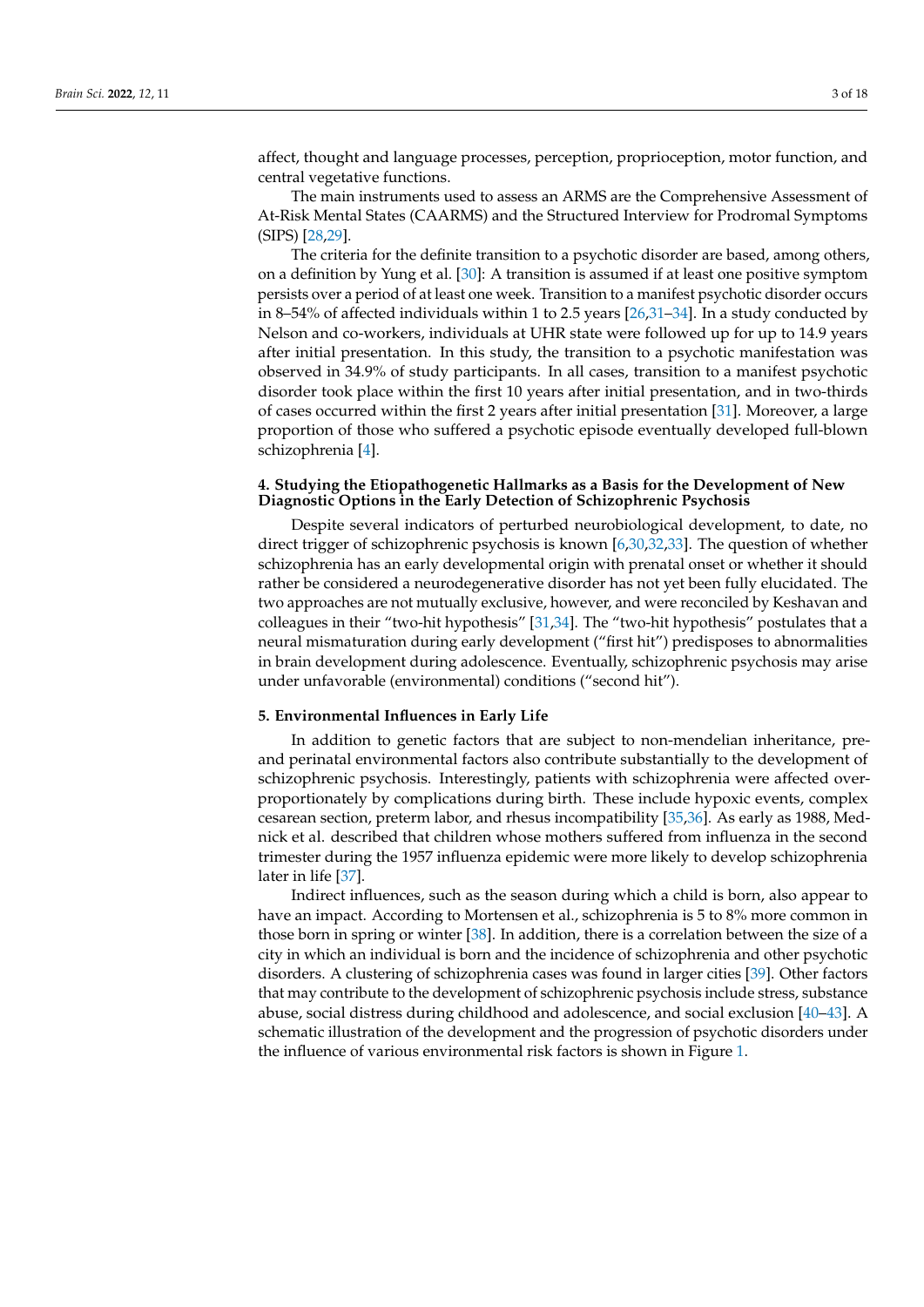<span id="page-3-0"></span>

**Figure 1.** Development and course of psychotic disorders under the influence of environmental **Figure 1.** Development and course of psychotic disorders under the influence of environmental stimuli (adapted and modified from Millan et al. [44]). stimuli (adapted and modified from Millan et al. [\[44\]](#page-11-22)).

# **6. Genetics 6. Genetics**

The high heritability of schizophrenic psychosis was suggested by several twin studies. Genome-wide association study (GWAS) data further refined the understanding of the neurobiology underlying schizophrenic psyc[hos](#page-11-23)[is \[](#page-11-24)45,46]. To date, a wide range of genetic risk variants (e.g., single-nucleotide polymorphisms (SNPs)) were described based on whole-genome analyses. Preceding this, numerous genomic abnormalities were studied in schizophrenia. Primarily, a balanced translocation disrupting two genes on chromosome 1 in a Scottish family was shown to be associated with the frequent occurrence of schizophre[nia](#page-12-0) [47]. Since then, several candidate gene studies examined the involvement of genes associated with the metabolic processes of the central nervous system in the the pathogenesis of schizophrenia. In various studies, only a few of them, such as *DISC1* pathogenesis of schizophrenia. In various studies, only a few of them, such as *DISC1* (Disrupted-In-Schizophrenia 1), *COMT* (Catechol-O-Methyltransferase), *VMAT1* (Vesicu-(Disrupted-In-Schizophrenia 1), *COMT* (Catechol-O-Methyltransferase), *VMAT1* (Vesicular Monoamine Transporter 1) or *NRG1* (Neuregulin 1), could be sufficiently confirmed as relevant for schizophrenia developm[ent](#page-12-1) [\[48–](#page-12-2)51]. As their effect size seems to be relatively small, in the upcoming era of GWAS SNPs and copy number variants (CNVs) aroused great interest in the genetics of schizophrenia. One of the first findings was a correlation of deletions in *NRXN1* (Neurexin 1) gene and schizophre[nia](#page-12-3) risk [52]. To date, around 12 different CNVs with genome-wide significance were reported to be functionally relevant with clear genome-wi[de s](#page-12-4)ignificance [53]. Large-scale studies, especially those of the Psychiatric Genomics Consortium (PGC), characterized CNVs associated with a greater risk of schizophrenia as rare but very powerful, with a high rel[ativ](#page-12-5)e genomic risk [54]. Addition-ally, genomic structural burden was higher in schizophrenia cases compared to controls [\[54\]](#page-12-5). On the contrary, SNPs contributing to schizophrenia risk are far more common, but with re[lativ](#page-12-6)ely small effect sizes [55]. As sample sizes have become considerably larger over recent years, more and more relevant SNPs could be identified. Groundbreaking in this context was a GWAS conducted by the Schizophrenia Working Group of the PGC, which found 128 SNPs lin[ked](#page-12-7) to schizophrenia risk [56]. Nevertheless, recent research efforts led to the identification of more than 30 novel risk loci by involving even more participants not only of European, but al[so o](#page-12-8)f Asian ancestry [57]. Since multiple genetic variants appear to contribute to the risk of developing schizophrenia, the use of polygenic risk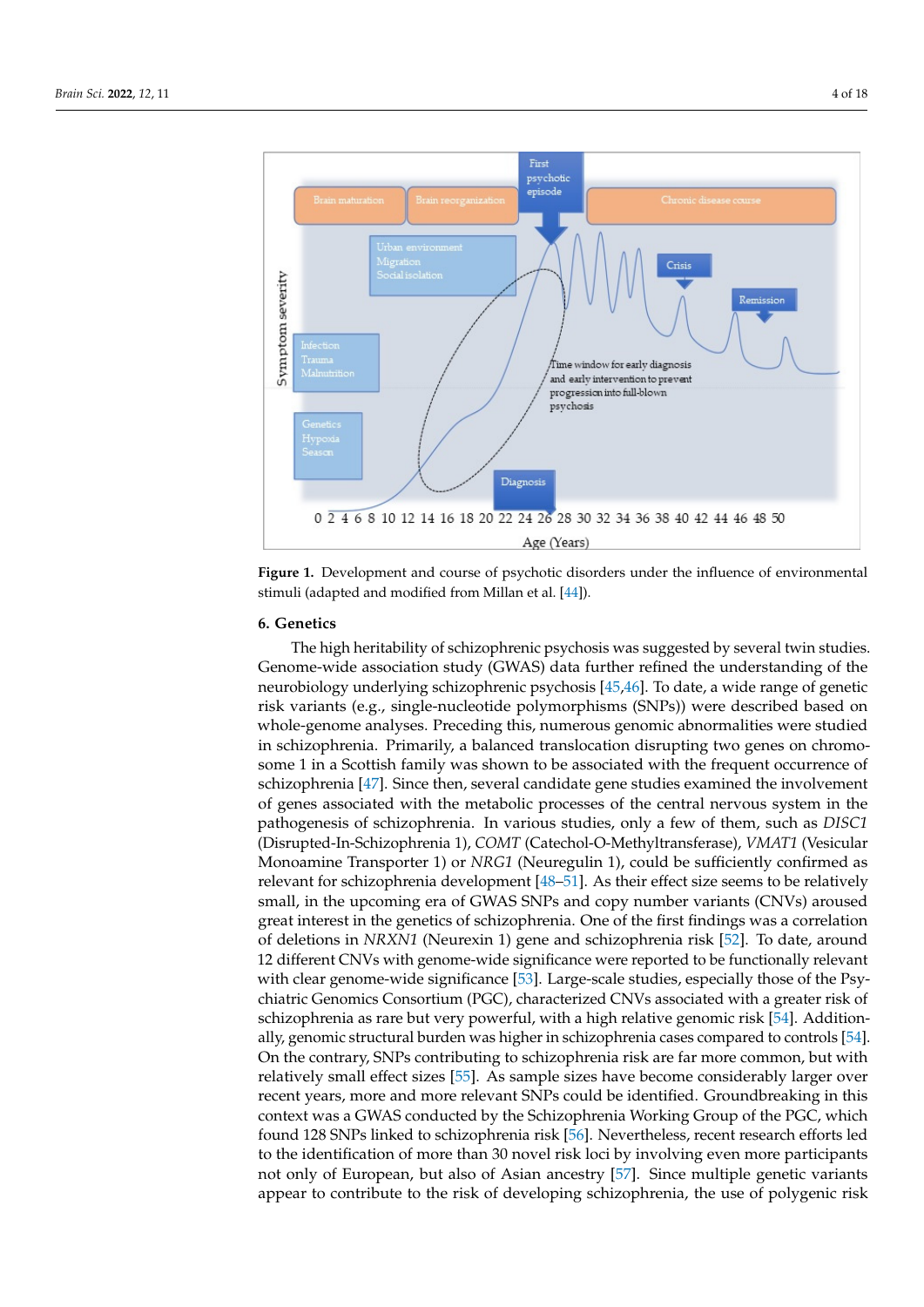calculations seems promising. In the context of the early detection of psychosis, the utility of polygenic risk scores was proven for predicting which UHR individuals will eventually develop psychotic symptoms [\[58\]](#page-12-9). Furthermore, risk scores provided evidence of a link between genetic liability to schizophrenia and brain structural changes or pharmacological treatment responses [\[59](#page-12-10)[,60\]](#page-12-11). Thus, antipsychotic drugs demonstrated a higher efficacy in subjects with lower risk scores. Of particular interest, recent research efforts led to the development of a polygenic resilience score which describes the genetic basis of resistance to schizophrenia [\[61\]](#page-12-12).

Since gene ontology analyses demonstrated an enrichment of risk variants in genes that regulate brain development, a neurodevelopmental origin of schizophrenia appears likely [\[62\]](#page-12-13).

One study focused on transcriptional changes of UHR individuals during conversion to psychosis [\[63\]](#page-12-14). Intriguingly, the investigators detected an impairment in the expression of genes involved in the Wnt/ß-catenin pathway and Toll-like receptor signaling, suggesting an involvement of immune dysregulation in the onset of psychosis [\[63\]](#page-12-14).

# **7. Epigenetics**

There is evidence that noxious psychosocial and environmental stimuli influenced the risk of developing psychotic symptoms. The interaction of various factors in the development makes psychotic disorders multifactorial diseases. Furthermore, the clear influence of environmental processes suggests epigenetic mechanisms as a possible regulator [\[64\]](#page-12-15). With regard to schizophrenia, the promoter methylation of various genes was widely studied, more recently taking advantage of methylome-wide analyses [\[62](#page-12-13)[,65](#page-12-16)[,66\]](#page-12-17). Most of these studies included schizophrenic patients with an extensive disease course and multiple psychotic episodes in their clinical history, making it difficult to distinguish between the impact of previously administered antipsychotic medication on DNA methylation and pre-existing methylational changes [\[67\]](#page-12-18). To determine possible epigenetic risk constellations as indicators for the transition from a UHR state into a manifest psychotic disorder, studies including UHR individuals, people with familial risk states, and FPE patients are of particular interest. Unfortunately, research in this field is scarce with only limited data available. To the best of our knowledge, thus far, only four studies have investigated epigenetic processes in people with preclinical symptoms or with childhood psychotic experiences [\[15,](#page-10-10)[16,](#page-10-11)[68](#page-12-19)[,69\]](#page-13-0). All of these studies exhibit a longitudinal study design, which has several advantages compared to the cross-sectional study design predominantly applied in schizophrenia research. Roberts and co-workers reported that the hypomethylation of a CpG site linked to genes *C7orf40* and *SNORA9* was associated with the persistence of psychotic experiences from childhood to adolescence [\[15\]](#page-10-10). As a limitation of this study, it must be mentioned that the inclusion criteria did not clearly differentiate between individuals with stand-alone psychotic experiences and participants with a definitive UHR state. This aspect, by contrast, was addressed in another study that compared the methylome of UHR individuals who developed a full-blown psychosis to those who did not within a follow-up period of one year [\[16\]](#page-10-11). Two differentially methylated regions (DMRs) could be identified, one of them located in the promoter of the *GSTM5* gene. The encoded protein, glutathione S-transferase mu 5, plays an important role in protective mechanisms against oxidative stress. A cluster analysis of CpG sites with the most significant methylation changes during psychotic conversion additionally suggested an involvement of oxidative stress mechanisms. Furthermore, an involvement of axonal guidance processes and inflammation was suggested. The same study population as in ref. [\[16\]](#page-10-11) served as basis for the analysis of intraindividual methylomic variability in another study [\[68\]](#page-12-19). Methylomic variability was suggested as a contributing factor in the development of various somatic and psychiatric diseases. Kebir et al. proposed the methylomic instability of two genes whose encoded proteins are implicated in sphingolipid pathways in conversion to psychosis [\[68\]](#page-12-19). Another approach to identify epigenetic biomarkers was the comparison of the methylome of monozygotic twins discordant for psychotic symptoms during childhood [\[69](#page-13-0)[,70\]](#page-13-1). The most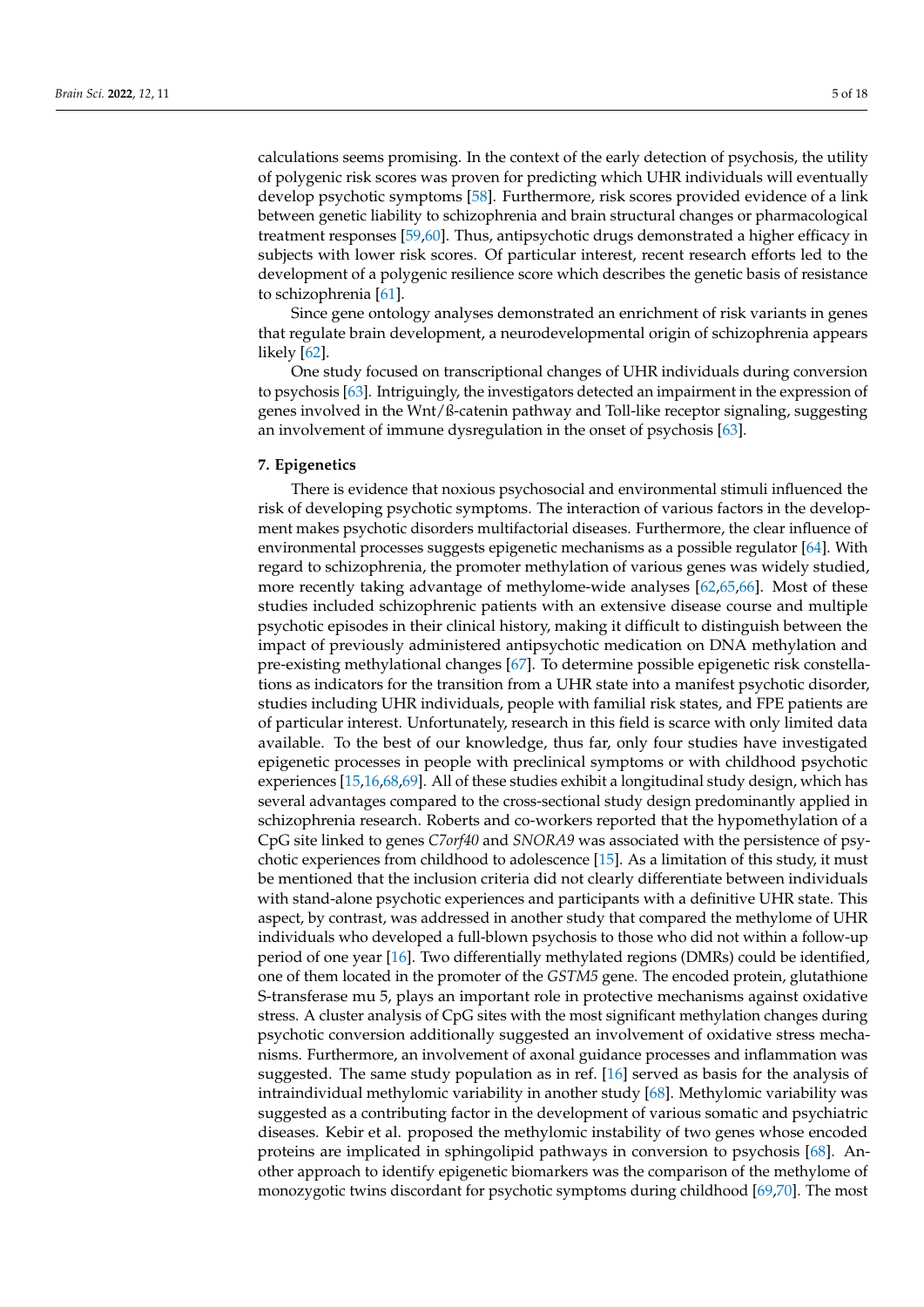significant DMR was located in the promoter of the *C5orf42* gene [\[69\]](#page-13-0). The gene function has not yet been clearly deciphered, but mutations were linked to Joubert syndrome, a neurodevelopmental disorder [\[71\]](#page-13-2). By analyzing evidence of methylomic studies involving UHR individuals together, there does not appear a clear trend of a causal pathway for disease initiation. A complex interplay of dysregulations in inflammatory factors and cellular energetic processes seems likely.

Not only whole-methylome analyses but also candidate gene studies are sparse in the context of pre-clinical psychosis. The most interesting finding was that the methylation of the oxytocin receptor gene was significantly decreased before and after the development of a full-blown psychosis and could be linked to typical negative symptoms [\[72\]](#page-13-3). Moreover, for the understanding of the onset of psychotic symptoms, the study of FPE patients could be useful. Regrettably, only a single whole-methylome study focused on this patient population [\[73\]](#page-13-4). Nishioka and colleagues demonstrated a global hypomethylation in FPE patients [\[73\]](#page-13-4). Differentially methylated CpG sites were markedly enriched in genes associated with the constitution of intracellular organelles or transcription factor binding, but DMRs could also be detected in promoters of the *HTR1E* and *COMTD1* genes, which were both clearly linked to the development of schizophrenia [\[73\]](#page-13-4). There are few studies available that examine the methylation of candidate genes in FPE patients. The most interesting findings among these were a hypomethylation within *GRIN2B* promoter and an increased methylation of *GCH1* promoter in FPE patients [\[74](#page-13-5)[,75\]](#page-13-6). While the protein encoded by *GRIN2B* is involved in glutamate signaling, *GCH1* is crucial for the synthesis of several neurotransmitters [\[74](#page-13-5)[,75\]](#page-13-6).

As environmental factors are crucial for development of psychosis, the influence of various risk factors on epigenetics, in individuals with FPE or at the UHR state, is of special interest. Adverse childhood experiences were proven to decrease the methylation of *FKBP5* whose gene product, FK506 binding protein 5, is crucial for glucocorticoid receptor signaling [\[76\]](#page-13-7). Furthermore, hypomethylation in general was associated with childhood trauma in psychotic patients [\[77\]](#page-13-8). More data regarding the influence of schizophreniarelated risk factors on DNA methylation are available, but these studies did not focus on psychiatric patients.

In conclusion, no clear trend could be identified to determine which systems were most important with regard to epigenetic mechanisms in UHR individuals transitioning to fullblown psychosis. Indeed, the participation of widely described factors in psychotic diseases, such as inflammatory response, energetic pathways, neuromodulation, or neurotransmitter synthesis, appears likely. While epigenetic mechanisms, especially DNA methylation, are certainly implicated in the transition to psychosis, there is only a small overlap between the studies conducted so far with regard to possibly involved genes. In this respect, larger population-based studies that include individuals with pre-clinical symptoms are urgently warranted.

#### **8. Magnetic Resonance Imaging**

Evidence suggests that cortical networks are reorganized during adolescence. It is known that there is a physiological loss of synaptic density of about 30% during adolescence in the dorsolateral prefrontal cortex. Patients suffering from schizophrenic psychosis display a higher reduction of about 60% [\[78](#page-13-9)[,79\]](#page-13-10). Therefore, it is believed that even after the fetal and perinatal period, the disturbances in neuronal development may occur and promote the development of schizophrenic psychosis, and that this disruption of neuronal development results in the fronto-temporal gray matter volume (GMV) reduction seen in UHR individuals [\[8,](#page-10-5)[80\]](#page-13-11). Indeed, numerous early computed tomography (CT) as well as magnetic resonance imaging (MRI) studies demonstrated morphological brain alterations in people with schizophrenia [\[81](#page-13-12)[–84\]](#page-13-13). The most common findings were the dilatation of the ventricular system and GMV reduction, especially in the cortical and subcortical gray matter of the frontal lobe, temporal lobe, and limbic system [\[85](#page-13-14)[–89\]](#page-13-15). Interestingly, these changes do not appear to be static but are subject to a progressive process [\[90,](#page-13-16)[91\]](#page-13-17). Mean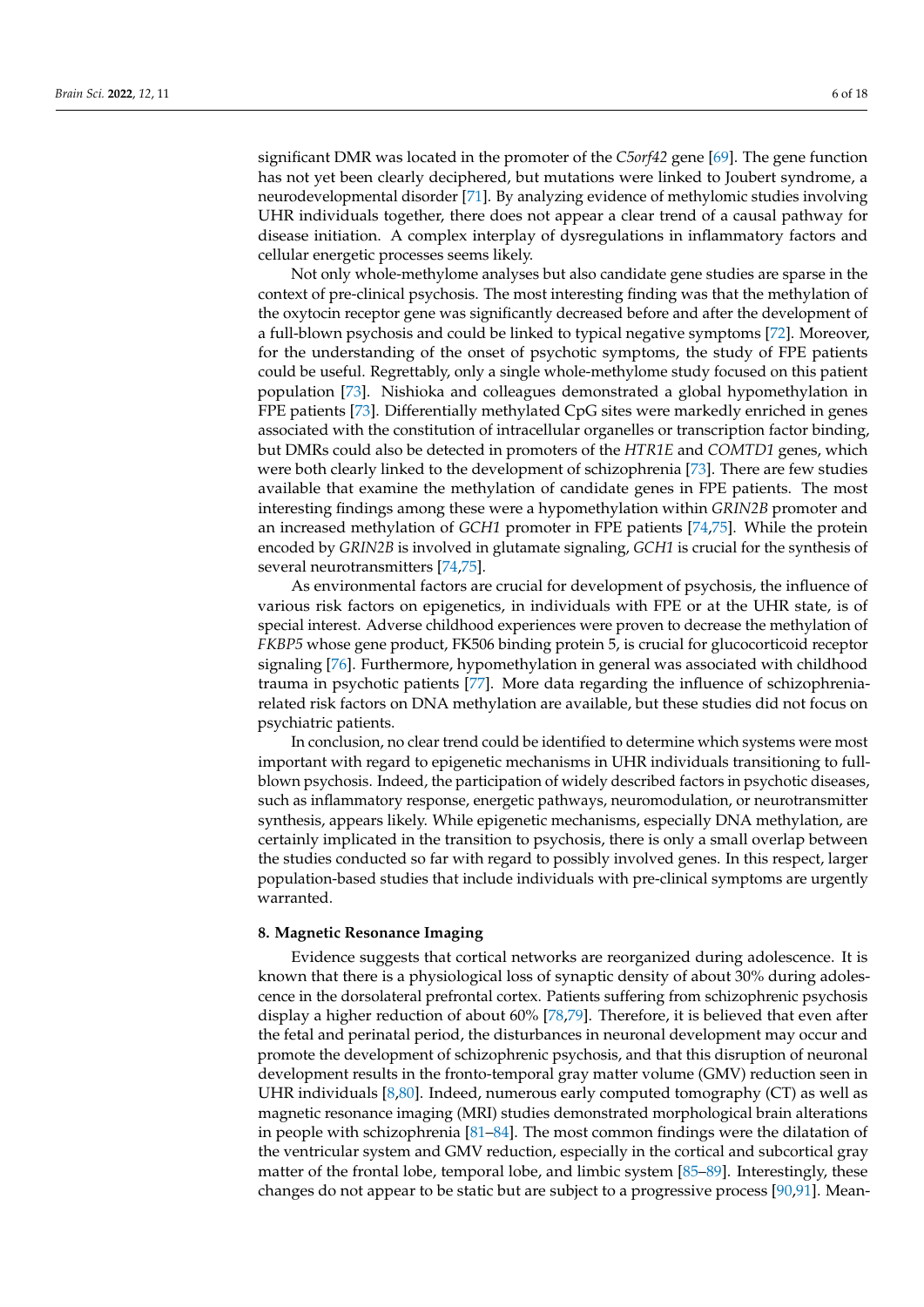while, studies revealed functional and anatomical changes in cortical areas in individuals even before the onset of psychosis [\[92](#page-14-0)[,93\]](#page-14-1). Differences in individual brain regions that were dependent on the further course of the disease could be observed [\[94](#page-14-2)[,95\]](#page-14-3). While reductions in GMV of the parietal, medial temporal, and inferior frontal cortex were observed in UHR individuals who later developed schizophrenia, a reduced volume of the subcallosal cingulate was primarily detected in individuals who later developed affective psychosis. Reduced volumes of the amygdala and insula, by contrast, were primarily registered in UHR individuals who later developed bipolar disorder [\[94,](#page-14-2)[95\]](#page-14-3). When comparing high-risk subjects who transitioned to psychosis with high-risk individuals who did not, the former group was characterized by reduced GMV of the prefrontal cortex (and specifically the orbitofrontal cortex), the temporal cortex (in particular, the medial temporal gyrus), and the cerebellum [\[96](#page-14-4)[–98\]](#page-14-5). Furthermore, GMV reduction was also reported for limbic system structures—(anterior) cingulate cortex, insula, and hippocampus—albeit less frequently [\[96](#page-14-4)[,97\]](#page-14-6). Concerning the predictive value of white matter (WM) integrity, thus far, evidence has been inconclusive. Some studies found reduced WM (e.g., in the left superior temporal lobe or globally) as well as increased WM (e.g., in the frontal lobe and the left medial temporal lobe) in UHR subjects who transitioned to psychosis [\[99](#page-14-7)[–101\]](#page-14-8). Other studies, however, did not observe a significant difference in WM integrity between UHR subjects who developed psychosis and those who did not [\[102\]](#page-14-9).

Whereas structural MRI was frequently applied to investigate the potential predictors of the transition to psychosis, there is less evidence from functional MRI (fMRI) studies. An early study found that subjects at a genetically high risk, who later transitioned to schizophrenia, displayed increased parietal and decreased anterior cingulate activity, as well as smaller activation increases with higher cognitive demands in bilateral, temporal regions and right lingual gyrus, during a sentence completion task [\[103\]](#page-14-10). Importantly, predictive tests based on the parietal lobe and the lingual gyrus were able to discriminate between those who transitioned to schizophrenia and those who did not, with positive and negative predictive values of 0.8 and 1.0, respectively. Since fMRI is an elegant tool to explore brain connectivity, it is well-suited to investigate the dysconnectivity hypothesis of schizophrenia [\[6](#page-10-14)[,104\]](#page-14-11). Van den Heuvel et al. showed that the physiological "rich club organization" of brain networks—the phenomenon that the most highly interconnected brain regions are also highly interconnected among themselves—is markedly disturbed in schizophrenia [\[104,](#page-14-11)[105\]](#page-14-12). Various following studies that compared young adults with schizophrenia and healthy controls by means of structural diffusion tensor imaging and resting-state fMRI replicated the perturbation of the "rich club organization" as an early event in schizophrenia development [\[106–](#page-14-13)[108\]](#page-14-14). Of note, a structural disorganization of brain connectivity was already shown in individuals who are at an increased risk of developing psychosis. Therefore, it is discussed whether abnormal "rich club organization" could represent an endophenotypic marker for psychosis onset [\[109\]](#page-14-15). Indeed, UHR individuals who transitioned to psychosis did not only display an increased activation of bilateral prefrontal cortex, brainstem, and left hippocampus during a phonological fluency task, but also increased connectivity between the prefrontal cortex and midbrain [\[110\]](#page-14-16). Finally, hypoconnectivity between the thalamus, prefrontal cortex, and cerebellum, as well as hyperconnectivity of the thalamus and sensory motor areas during resting state fMRI, were also found to be differentiating features between UHR subjects who transitioned to psychosis and those who did not [\[111\]](#page-14-17).

Traditional statistical analytic approaches may identify group differences, but they do not allow for reliable predictions on a single-subject level (i.e., predict whether a UHR individual will transition to psychosis or not). Therefore, in recent years, many studies have probed machine-learning techniques in an effort to derive predictive models based on neuroimaging data, which may aid clinicians in diagnosing psychiatric diseases. With regard to schizophrenia, supervised learning models in the form of support vector machines are the most widely employed technique, achieving within-study accuracies of about 75–90% for differentiating between patients and healthy controls [\[112\]](#page-14-18). Support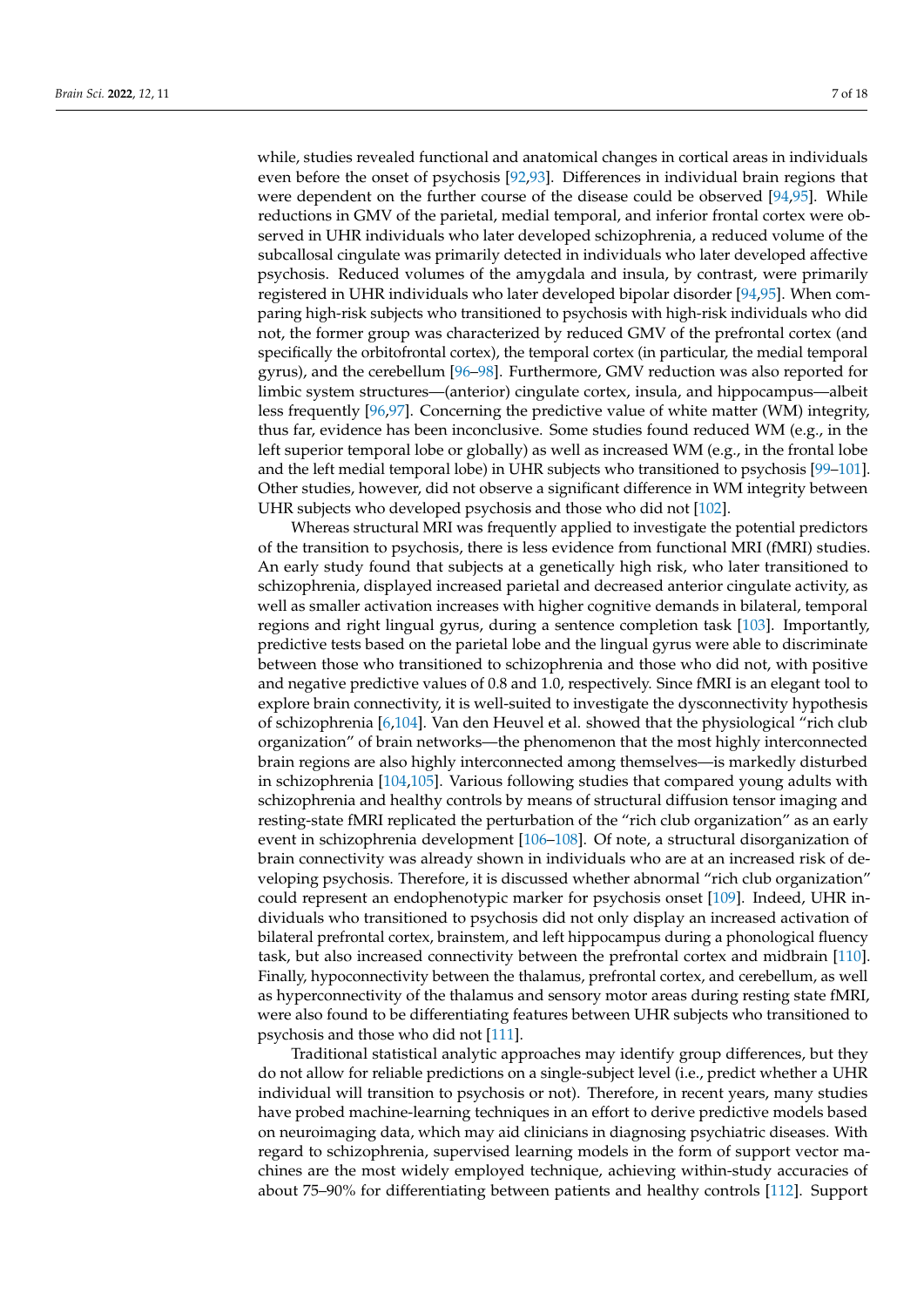vector machines demonstrated similar accuracies (80–88%) for predicting the transition to psychosis in UHR individuals, with high positive (78–100%) and negative (80–90%) predictive values [\[113](#page-14-19)[–116\]](#page-15-0). However, given the relatively small sample sizes, overfitting in these studies is likely, and such algorithms still need to be validated in new samples prior to widespread clinical applications. In the future, the combination of genetic, epigenetic, and neuroimaging data may prove particularly effective for improving predictions at the subject level, as has already been demonstrated for SNP and fMRI data [\[117\]](#page-15-1).

Despite promising findings, it must be cautioned that MRI measures such as GMV, which rely on voxel-based morphometry or diffusion tensor imaging, are susceptible to motion artifacts and may have previously been systematically confounded by factors such as medication, smoking status, medical and psychiatric comorbidities, and metabolic state. Of note, the very regions where volume reductions were detected in UHR individuals who transitioned to psychosis are particularly liable to confounding [\[118\]](#page-15-2).

#### **9. Marker-Specific Imaging as Indicator for Disturbed Neurotransmission**

Currently, there are various tools available to study disturbances in neurotransmitter systems regarding the transition to psychosis. These techniques comprise positron emission tomography (PET), single-photon emission computed tomography (SPECT), and magnetic resonance spectroscopy (MRS). Research especially focused on alterations of the dopamine system. This was due to the oldest and most established theory on the pathogenesis of schizophrenia: The "dopamine hypothesis". This hypothesis postulates that an overactivity of certain dopaminergic brain regions is especially responsible for the positive symptoms of schizophrenia. This notion is clinically supported by the observed symptom improvement in patients treated with dopamine receptor antagonists (i.e., antipsychotics). Elevated dopamine synthesis capacity in the striatum or brainstem was linked to a higher risk of transition to psychosis in UHR individuals in several studies [\[110](#page-14-16)[,119](#page-15-3)[,120\]](#page-15-4). Furthermore, disturbances in the dopamine synthesis of UHR subjects was linked to changes in the performance of special cognitive tasks [\[110,](#page-14-16)[121\]](#page-15-5). The second, recent transmitter system of special interest is the glutamatergic system. MRS studies revealed that higher glutamate levels in precommissural dorsal-caudate preceded the onset of psychosis [\[119,](#page-15-3)[122\]](#page-15-6). The development of full-blown psychosis was also accompanied by reduced glutamate or glutamine concentrations in thalamic regions and elevated concentrations in the prefrontal cortex and striatum [\[122](#page-15-6)[–125\]](#page-15-7). A link between region-specific glutamatergic and dopaminergic activity in the hippocampus and striatum in UHR subjects was hypothesized; however, a combined PET/MRS study by Howes et al. failed to prove a correlation [\[126\]](#page-15-8).

## **10. Further Possible Biomarkers**

It is hoped that suitable biomarkers may be identified that aid in the diagnosis, prognosis, and creation of individualized treatment plans for patients suffering from schizophrenia. The approach of some works is based on the hypothesis that mental illnesses are systemic disorders and that changes might, therefore, be found in systems other than the central nervous system, for example in the circulation. The process of identification of proteomic biomarkers has revealed changes in inflammatory, hormonal, and metabolic pathways in patients with schizophrenia [\[127\]](#page-15-9). In particular, an inflammatory cascade is believed to play a role in the initiation process of FPEs. Nevertheless, data on whether pro- or anti-inflammatory processes predominate in people with ARMS are conflicting. In general, elevated levels of interleukin (IL-)1ß, IL-7, and IL-8 were reported to indicate the transition from an ARMS to a manifest psychotic episode [\[128\]](#page-15-10). Furthermore, elevated levels of tryptophan metabolism appear to correlate with increased inflammation in schizophrenia, suggesting that immune dysregulation may also involve the kynurenine pathway [\[129\]](#page-15-11).

#### **11. Electroencephalography**

Electroencephalography (EEG) studies have shown promising results. The "mismatch negativity" (MMN), a component of event-related potentials (ERPs) evoked by an odd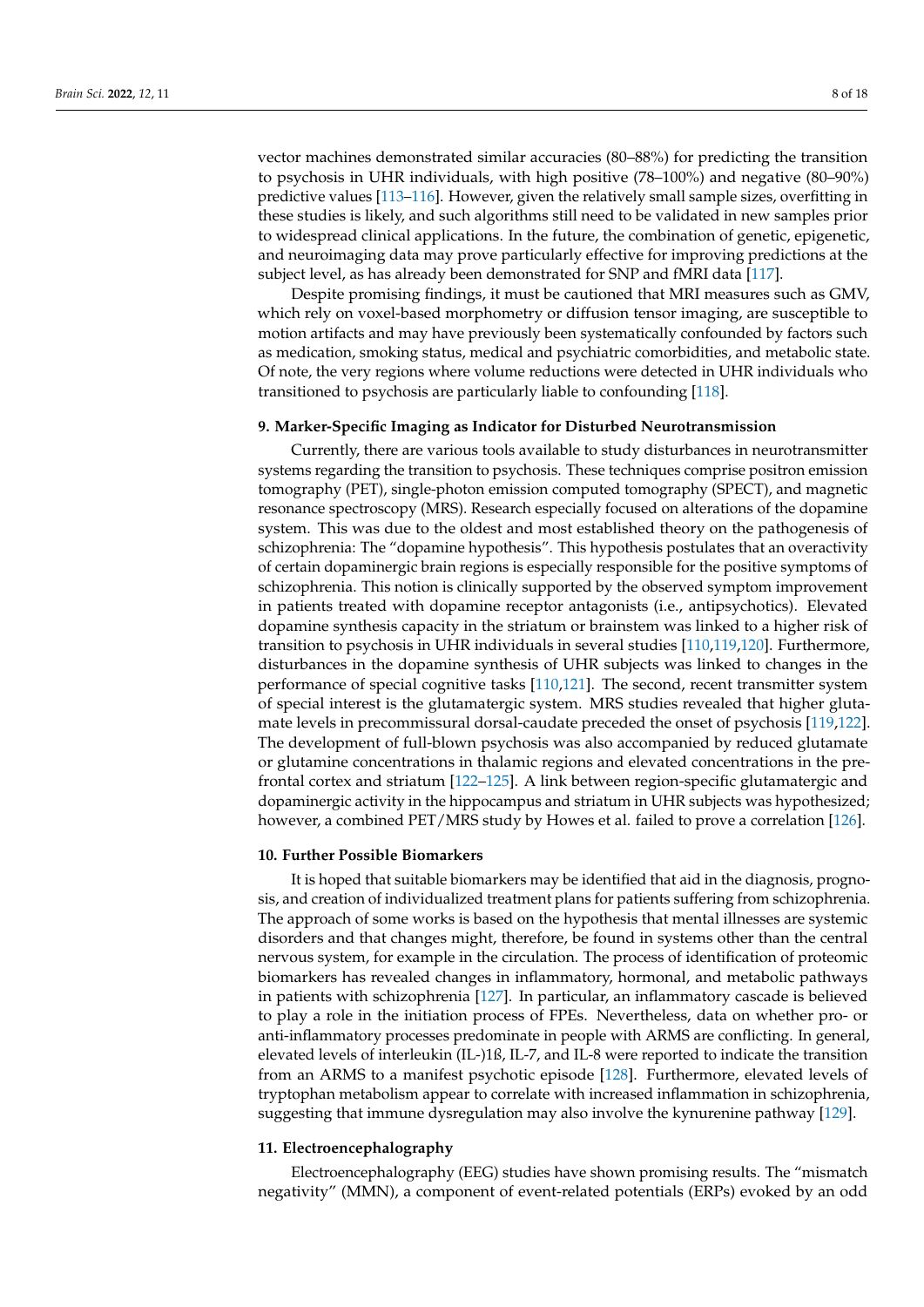stimulus in a sequence of stimuli, shows a consistent and robust reduction in patients with schizophrenia and could be useful as a biomarker since the changes are present even before the onset of psychosis [\[130](#page-15-12)[–132\]](#page-15-13). MMN changes are widely registered as correlates of disturbed informational processing under several neuropathological conditions, especially in Alzheimer's disease [\[133\]](#page-15-14). To date, reduced MMN is the most reliable EEG biomarker distinguishing UHR individuals who transition to schizophrenia from those who do not [\[131,](#page-15-15)[132,](#page-15-13)[134\]](#page-15-16). Comparable to MMN, P300 is another ERP component that is also evoked by unexpected stimuli in oddball paradigms; however, P300 is only evoked when stimuli are actively attended to. P300 abnormalities are a common finding in schizophrenia and were also found in unaffected relatives, leading to the proposition that P300 may in fact be an endophenotype of the disorder [\[135–](#page-15-17)[137\]](#page-15-18). Indeed, amplitude decreases in P300 were found to predict the transition to psychosis in UHR individuals, not only when evoked by auditory but also by visual oddball stimuli [\[9,](#page-10-15)[138\]](#page-16-0). In the future, EEG microstates—transient, quasi-stable patterns of EEG activity typically lasting tens to hundreds of milliseconds—may also be useful for predicting the transition to psychosis in UHR subjects. In a pioneering study, de Bock et al. demonstrated that microstate D was reduced in UHR subjects who later developed psychosis in comparison to those who did not, as assessed by the coverage of its temporal characteristics, duration, and occurrence [\[139,](#page-16-1)[140\]](#page-16-2). The importance of the temporal features of microstate D for differentiating between first-episode patients, UHR individuals, high-risk individuals, and healthy controls was confirmed by another study, achieving a within-group classification accuracy, sensitivity, and specificity of 92%, 91.8%, and 90.8%, respectively, by using a random forest model and combining microstate, behavioral, and demographic features [\[141\]](#page-16-3). This study impressively illustrates that machine-learning approaches, which combined data from different modalities—including EEG data—bear great promise for improving predictions of the transition to psychosis in the coming years.

#### **12. Early Therapeutic Options**

The ultimate goal of early detection strategies is to prevent the transition into fullblown psychosis. Therefore, the effectiveness of cognitive behavioral therapy and antipsychotic medication is intensively studied [\[142–](#page-16-4)[146\]](#page-16-5).

Whether pharmacotherapy alone can delay or even prevent a transition to a psychotic disorder has not yet been established. McGorry et al. were the first to study the use of the second-generation antipsychotic risperidone and additional cognitive-oriented psychotherapy in UHR individuals [\[143\]](#page-16-6). They found an early advantage for the intervention group with respect to conversion to psychosis, which was, however, no longer present 6 months after treatment discontinuation [\[143\]](#page-16-6). In the following period, several other groups found mild positive effects of cognitive-oriented psychotherapy, family-based therapy, or antipsychotics, while others did not [\[144](#page-16-7)[–148\]](#page-16-8).

Even though favorable effects on positive and negative symptoms, as well as on cognitive functions were demonstrated, antipsychotic medication is currently not routinely recommended for the ARMS period [\[142,](#page-16-4)[149](#page-16-9)[–154\]](#page-16-10). Antipsychotics should only be considered for a limited period of time if deemed clinically necessary, e.g., to achieve sufficient symptom relief for psychotherapeutic interventions [\[155\]](#page-16-11).

Since decreased omega-3 fatty acid levels are present in patients with schizophrenia as well as in UHR individuals, it is hoped that the administration of omega-3 fatty acids will have a preventive effect and improve symptoms, despite currently inconclusive efficacy data [\[156–](#page-16-12)[158\]](#page-16-13). A recent study did not show a benefit of omega-3 fatty acids for UHR individuals [\[159\]](#page-16-14).

As the intervention strategies described above appear to have, at best, small effect sizes, new approaches are being discussed. These include, for example, the use of cannabidiol or the administration of amino acids such as glycine or serine, and displayed promising results in smaller clinical studies [\[160–](#page-17-0)[162\]](#page-17-1). However, further studies are needed to corroborate these findings.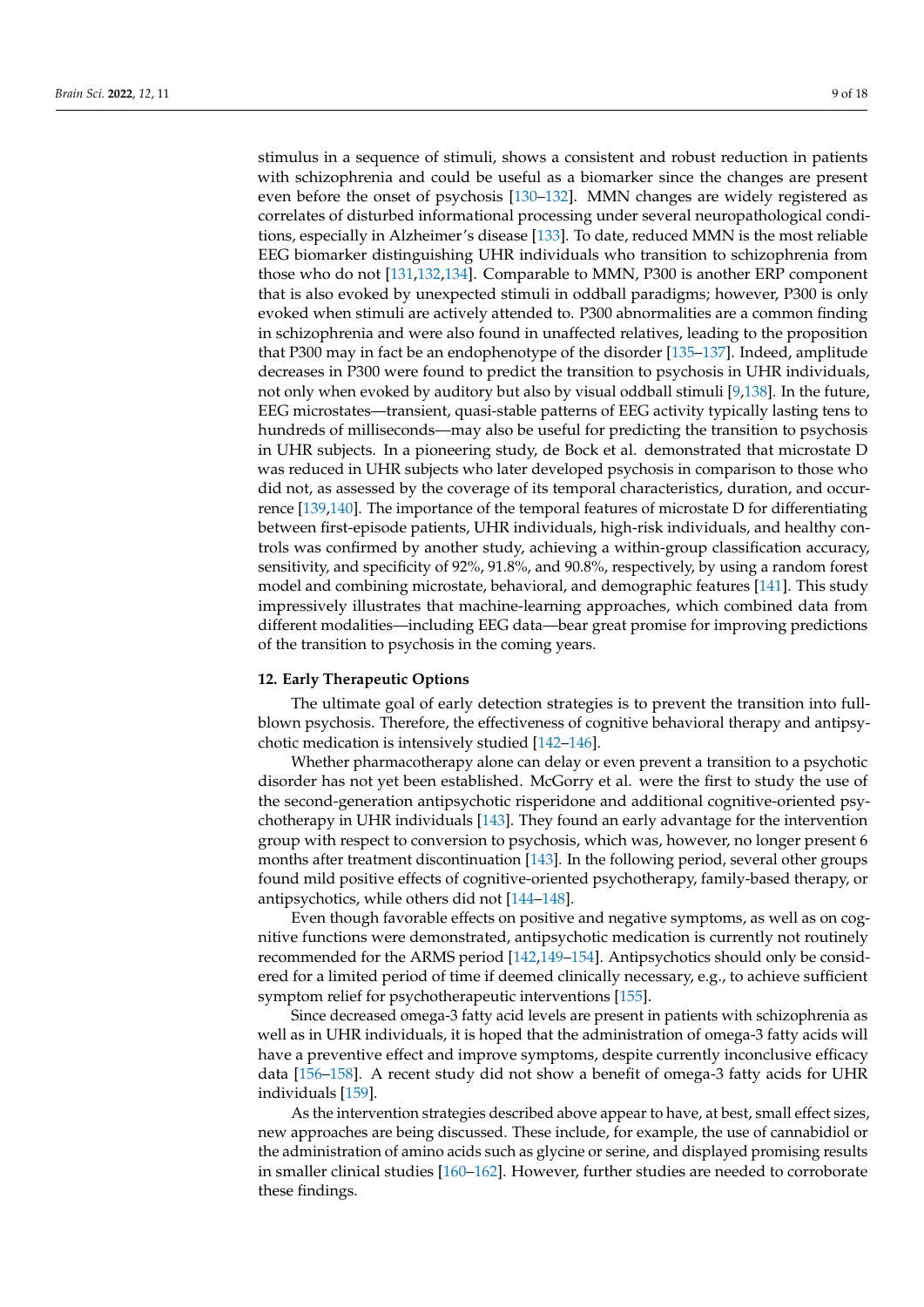# **13. Conclusions**

Over the course of the last 20 years, our knowledge about the neurobiology of the UHR state and the prodrome of a first psychotic disorder has significantly increased. It is widely accepted that the duration of untreated psychosis (DUP) is of paramount importance for the subsequent disease course. Prolonged DUP is associated with incomplete symptom remission, a higher likelihood of relapse, and a reduced quality of life [\[12\]](#page-10-7). To minimize the DUP, screening approaches during childhood were considered and several schoolbased screening campaigns were validated [\[163](#page-17-2)[,164\]](#page-17-3). Moreover, we also call for detection strategies at universities. Many research groups addressed the question of how to identify individuals at increased risk of developing a psychotic disorder at an early stage.

According to the current literature on diagnostic methods for the detection of a highrisk stage, only about 30% of affected individuals with pre-clinical symptoms develop a psychotic disorder in the further course [\[8](#page-10-5)[,165](#page-17-4)[,166\]](#page-17-5).

Even though a large proportion of individuals in a high-risk state will eventually not develop a psychotic disorder, longitudinal studies showed that high-risk patients already continuously exhibit mild psychotic symptoms and lower levels of functioning compared with healthy controls [\[167](#page-17-6)[,168\]](#page-17-7). High-risk individuals also more likely demonstrate persistent psychopathology and a need for treatment, regardless of the transition rate [\[169,](#page-17-8)[170\]](#page-17-9). Symptoms of depression and anxiety disorders are common, as are disturbances in the sleep–wake cycle [\[171\]](#page-17-10). The presence of a UHR state can also be a substantial burden for the affected person and is sometimes accompanied by conflicts in family and social environments. Among individuals who do not develop a psychotic disorder, a wide variety of courses are described. Whereas some individuals show a complete remission of symptoms, others develop additional disorders, mostly depression, anxiety disorder, addiction, or bipolar disorder [\[167\]](#page-17-6).

In this article, we compiled evidence about possible biomarkers that hold promise for differentiating between UHR individuals who will transition to full-blown psychosis from those who will not. As environmental influences seem to be crucial for the development of manifest psychotic disorders, epigenetic processes potentially act as a mediator between individual risk factors and genomic patterns. Indeed, to identify reliable epigenetic markers, larger study cohorts are needed. Moreover, not only large cohort studies are required for exploring new biomarkers, but also different methodological approaches. Last but not least, large clinical datasets should be analyzed with the help of bioinformatics to identify suitable biomarkers.

Transcriptomic, methylomic, and proteomic studies indicate an involvement of immune dysfunction in the processes underlying the development of full-blown psychosis [\[16,](#page-10-11)[63,](#page-12-14)[128\]](#page-15-10). This appears a promising research target, which may open the door for new therapeutic options such as immunomodulatory agents. Due to the non-mendelian inheritance, it appears unlikely to identify a single diagnostic method with sufficient sensitivity and specificity. Therefore, we recommend a combination strategy of blood examination, polygenic risk scores, functional imaging approaches, and EEG investigations.

Early supportive therapies, e.g., cognitive psychotherapy or the administration of omega-3 fatty acids are being intensely discussed, but it is not yet clear what the best therapeutic regimen might be [\[155\]](#page-16-11). Antipsychotic medication is currently not routinely recommended for the ARMS period [\[142\]](#page-16-4).

In conclusion, the reliable early detection of psychotic illness remains challenging to date. Although psychometric tests allowing predictions are available, their application in clinical routine is rather complex. Furthermore, there are only a few specialized centers dedicated to the early detection of schizophrenic psychosis. Great hope is invested in biomarkers that will facilitate diagnostics, prognostics, and the creation of individualized treatment plans [\[172,](#page-17-11)[173\]](#page-17-12). For a better understanding of the initiation process of psychosis, we strongly advocate for the conduction of larger population-based studies.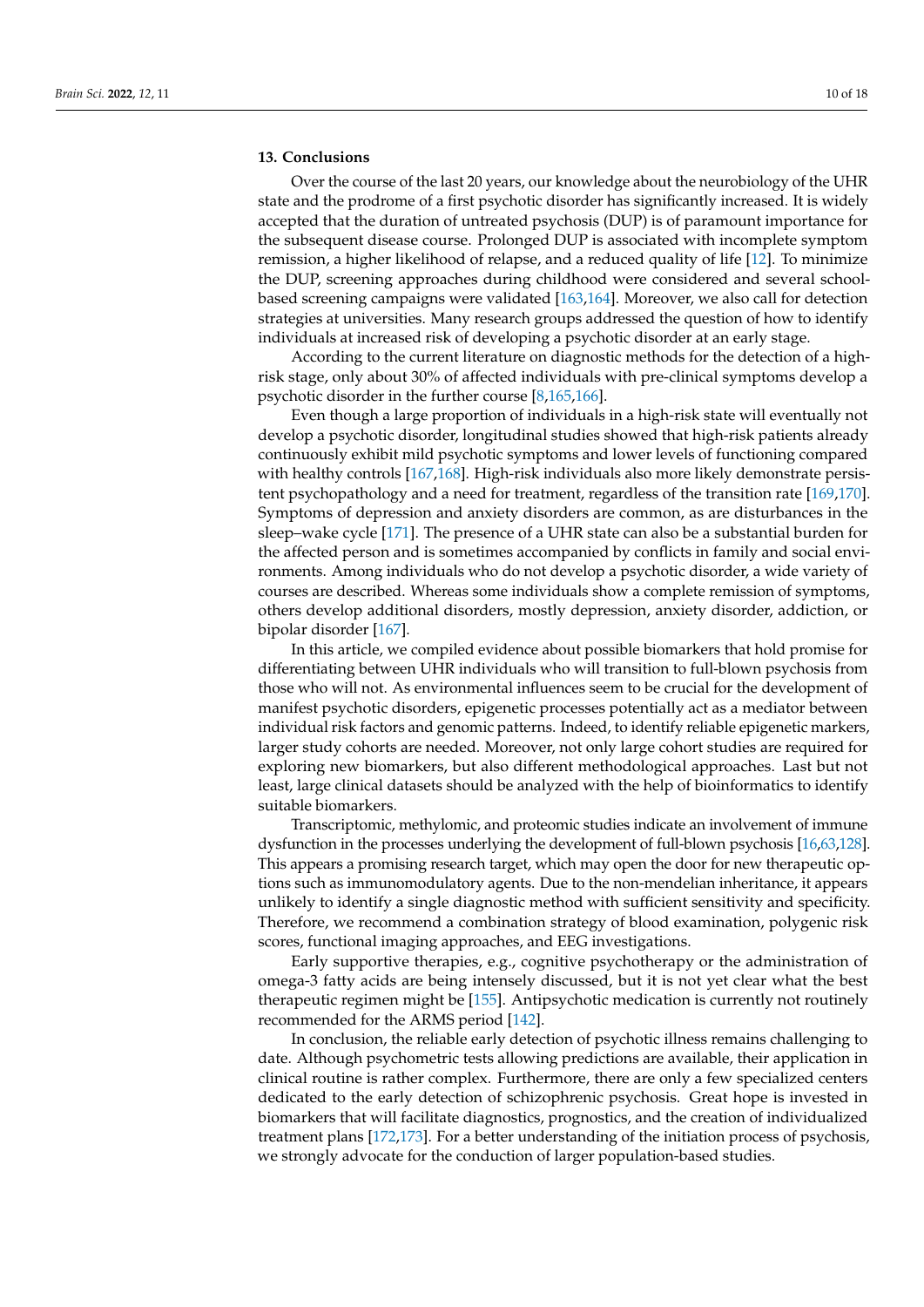**Author Contributions:** Conceptualization, M.L.S.W., J.L., H.F. and K.J.; methodology, M.L.S.W., J.L., K.J.; validation, M.L.S.W., K.J.; data curation, M.L.S.W.; writing—original draft preparation, M.L.S.W., J.L., R.S. and K.J.; writing—review and editing, M.L.S.W., J.H., R.S., A.G., M.D., H.F., S.B., K.J.; visualization, M.L.S.W.; language editing and proof-reading, J.H.; supervision, H.F., K.J. All authors have read and agreed to the published version of the manuscript.

**Funding:** This research received no external funding.

**Conflicts of Interest:** The authors declare no conflict of interest.

#### **References**

- <span id="page-10-0"></span>1. Mojarad, B.A.; Yin, Y.; Manshaei, R.; Backstrom, I.; Costain, G.; Heung, T.; Merico, D.; Marshall, C.R.; Bassett, A.S.; Yuen, R.K.C. Genome sequencing broadens the range of contributing variants with clinical implications in schizophrenia. *Transl. Psychiatry* **2021**, *11*, 1–12. [\[CrossRef\]](http://doi.org/10.1038/s41398-021-01211-2) [\[PubMed\]](http://www.ncbi.nlm.nih.gov/pubmed/33526774)
- <span id="page-10-1"></span>2. Hou, J.; Schmitt, S.; Meller, T.; Falkenberg, I.; Chen, J.; Wang, J.; Zhao, X.; Shi, J.; Nenadić, I. Cortical Complexity in People at Ultra-High-Risk for Psychosis Moderated by Childhood Trauma. *Front. Psychiatry* **2020**, *11*, 594466. [\[CrossRef\]](http://doi.org/10.3389/fpsyt.2020.594466) [\[PubMed\]](http://www.ncbi.nlm.nih.gov/pubmed/33244301)
- <span id="page-10-2"></span>3. Schultze-Lutter, F.; Ruhrmann, S.; Berning, J.; Maier, W.; Klosterkötter, J. Basic Symptoms and Ultrahigh Risk Criteria: Symptom Development in the Initial Prodromal State. *Schizophr. Bull.* **2010**, *36*, 182–191. [\[CrossRef\]](http://doi.org/10.1093/schbul/sbn072) [\[PubMed\]](http://www.ncbi.nlm.nih.gov/pubmed/18579555)
- <span id="page-10-3"></span>4. Fusar-Poli, P.; Bonoldi, I.; Yung, A.R.; Borgwardt, S.; Kempton, M.J.; Valmaggia, L.; Barale, F.; Caverzasi, E.; McGuire, P. Predicting Psychosis: Meta-analysis of transition outcomes in individuals at high clinical risk. *Arch. Gen. Psychiatry* **2012**, *69*, 220–229. [\[CrossRef\]](http://doi.org/10.1001/archgenpsychiatry.2011.1472) [\[PubMed\]](http://www.ncbi.nlm.nih.gov/pubmed/22393215)
- 5. Fusar-Poli, P.; Borgwardt, S.; Bechdolf, A.; Addington, J.; Riecher-Rössler, A.; Schultze-Lutter, F.; Keshavan, M.; Wood, S.; Ruhrmann, S.; Seidman, L.J.; et al. The Psychosis High-Risk State: A comprehensive state-of-the-art review. *JAMA Psychiatry* **2013**, *70*, 107–120. [\[CrossRef\]](http://doi.org/10.1001/jamapsychiatry.2013.269)
- <span id="page-10-14"></span>6. Pettersson-Yeo, W.; Allen, P.; Benetti, S.; McGuire, P.; Mechelli, A. Dysconnectivity in schizophrenia: Where are we now? *Neurosci. Biobehav. Rev.* **2011**, *35*, 1110–1124. [\[CrossRef\]](http://doi.org/10.1016/j.neubiorev.2010.11.004)
- <span id="page-10-4"></span>7. van den Heuvel, M.P.; Fornito, A. Brain Networks in Schizophrenia. *Neuropsychol. Rev.* **2014**, *24*, 32–48. [\[CrossRef\]](http://doi.org/10.1007/s11065-014-9248-7)
- <span id="page-10-5"></span>8. Brent, B.K.; Thermenos, H.W.; Keshavan, M.S.; Seidman, L.J. Gray Matter Alterations in Schizophrenia High-Risk Youth and Early-Onset Schizophrenia: A Review of Structural MRI Findings. *Child Adolesc. Psychiatr. Clin. North Am.* **2013**, *22*, 689–714. [\[CrossRef\]](http://doi.org/10.1016/j.chc.2013.06.003)
- <span id="page-10-15"></span>9. van Tricht, M.J.; Ruhrmann, S.; Arns, M.; Müller, R.; Bodatsch, M.; Velthorst, E.; Koelman, J.H.; Bour, L.J.; Zurek, K.; Schultze-Lutter, F.; et al. Can quantitative EEG measures predict clinical outcome in subjects at Clinical High Risk for psychosis? A prospective multicenter study. *Schizophr. Res.* **2014**, *153*, 42–47. [\[CrossRef\]](http://doi.org/10.1016/j.schres.2014.01.019)
- 10. Addington, J.; Cadenhead, K.S.; Cannon, T.D.; Cornblatt, B.; McGlashan, T.H.; Perkins, D.O.; Seidman, L.J.; Tsuang, M.; Walker, E.F.; Woods, S.W.; et al. North American Prodrome Longitudinal Study North American Prodrome Longitudinal Study: A collaborative multisite approach to prodromal schizophrenia research. *Schizophr. Bull.* **2007**, *33*, 665–672. [\[CrossRef\]](http://doi.org/10.1093/schbul/sbl075)
- <span id="page-10-6"></span>11. Woodberry, K.A.; Seidman, L.J.; Giuliano, A.J.; Verdi, M.B.; Cook, W.L.; McFarlane, W.R. Neuropsychological profiles in individuals at clinical high risk for psychosis: Relationship to psychosis and intelligence. *Schizophr. Res.* **2010**, *123*, 188–198. [\[CrossRef\]](http://doi.org/10.1016/j.schres.2010.06.021) [\[PubMed\]](http://www.ncbi.nlm.nih.gov/pubmed/20692125)
- <span id="page-10-7"></span>12. Ruhrmann, S.; Schultze-Lutter, F.; Klosterkötter, J. Early Detection and Intervention in the Initial Prodromal Phase of Schizophrenia. *Pharmacopsychiatry* **2003**, *36*, 162–167. [\[CrossRef\]](http://doi.org/10.1055/s-2003-45125)
- <span id="page-10-8"></span>13. Tadić, A.; Müller-Engling, L.; Schlicht, K.F.; Kotsiari, A.; Dreimüller, N.; Kleimann, A.; Bleich, S.; Lieb, K.; Frieling, H. Methylation of the promoter of brain-derived neurotrophic factor exon IV and antidepressant response in major depression. *Mol. Psychiatry* **2014**, *19*, 281–283. [\[CrossRef\]](http://doi.org/10.1038/mp.2013.58) [\[PubMed\]](http://www.ncbi.nlm.nih.gov/pubmed/23670489)
- <span id="page-10-9"></span>14. Hegi, M.E.; Diserens, A.-C.; Gorlia, T.; Hamou, M.-F.; de Tribolet, N.; Weller, M.; Kros, J.M.; Hainfellner, J.A.; Mason, W.; Mariani, L.; et al. MGMT gene silencing and benefit from temozolomide in glioblastoma. *N. Engl. J. Med.* **2005**, *352*, 997–1003. [\[CrossRef\]](http://doi.org/10.1056/NEJMoa043331)
- <span id="page-10-10"></span>15. Roberts, S.; Suderman, M.; Zammit, S.; Watkins, S.H.; Hannon, E.; Mill, J.; Relton, C.; Arseneault, L.; Wong, C.C.Y.; Fisher, H.L. Longitudinal investigation of DNA methylation changes preceding adolescent psychotic experiences. *Transl. Psychiatry* **2019**, *9*, 1–12. [\[CrossRef\]](http://doi.org/10.1038/s41398-019-0407-8)
- <span id="page-10-11"></span>16. Kebir, O.; Chaumette, B.; Rivollier, F.; Miozzo, F.; Perreault, L.P.L.; Barhdadi, A.; Provost, S.; Plaze, M.; Bourgin, J.; Gaillard, R.; et al. Methylomic changes during conversion to psychosis. *Mol. Psychiatry* **2017**, *22*, 512–518. [\[CrossRef\]](http://doi.org/10.1038/mp.2016.53)
- <span id="page-10-12"></span>17. McGrath, J.; Saha, S.; Chant, D.; Welham, J. Schizophrenia: A Concise Overview of Incidence, Prevalence, and Mortality. *Epidemiol. Rev.* **2008**, *30*, 67–76. [\[CrossRef\]](http://doi.org/10.1093/epirev/mxn001)
- 18. Perälä, J.; Suvisaari, J.; Saarni, S.I.; Kuoppasalmi, K.; Isometsä, E.; Pirkola, S.; Partonen, T.; Tuulio-Henriksson, A.; Hintikka, J.; Kieseppä, T.; et al. Lifetime prevalence of psychotic and bipolar I disorders in a general population. *Arch. Gen. Psychiatry* **2007**, *64*, 19–28. [\[CrossRef\]](http://doi.org/10.1001/archpsyc.64.1.19)
- <span id="page-10-13"></span>19. Charlson, F.J.; Ferrari, A.J.; Santomauro, D.F.; Diminic, S.; Stockings, E.; Scott, J.G.; McGrath, J.J.; Whiteford, H.A. Global Epidemiology and Burden of Schizophrenia: Findings from the Global Burden of Disease Study 2016. *Schizophr. Bull.* **2018**, *44*, 1195–1203. [\[CrossRef\]](http://doi.org/10.1093/schbul/sby058)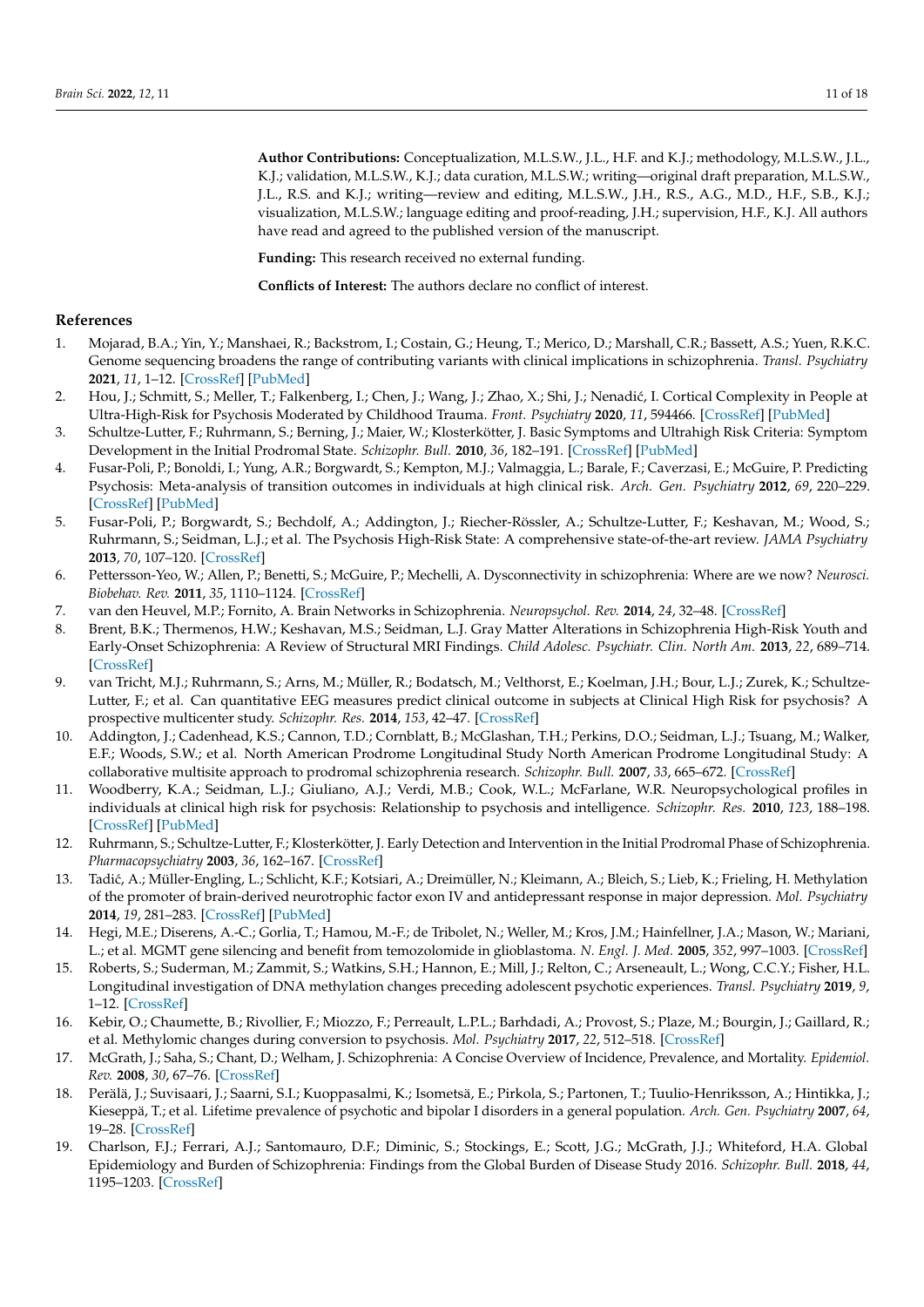- <span id="page-11-0"></span>20. Gustavsson, A.; Svensson, M.; Jacobi, F.; Allgulander, C.; Alonso, J.; Beghi, E.; Dodel, R.; Ekman, M.; Faravelli, C.; Fratiglioni, L.; et al. Cost of disorders of the brain in Europe 2010. *Eur. Neuropsychopharmacol.* **2011**, *21*, 718–779. [\[CrossRef\]](http://doi.org/10.1016/j.euroneuro.2011.08.008)
- <span id="page-11-1"></span>21. McCutcheon, R.A.; Marques, T.R.; Howes, O.D. Schizophrenia—An overview. *JAMA Psychiatry* **2020**, *77*, 201–210. [\[CrossRef\]](http://doi.org/10.1001/jamapsychiatry.2019.3360)
- <span id="page-11-2"></span>22. Haller, C.S.; Padmanabhan, J.L.; Lizano, P.; Torous, J.; Keshavan, M. Recent advances in understanding schizophrenia. *F1000Prime Rep.* **2014**, *6*, 57. [\[CrossRef\]](http://doi.org/10.12703/P6-57) [\[PubMed\]](http://www.ncbi.nlm.nih.gov/pubmed/25184047)
- <span id="page-11-3"></span>23. Steiner, J.; Prüss, H.; Köhler, S.; Frodl, T.; Hasan, A.; Falkai, P. Autoimmune encephalitis with psychosis: Warning signs, step-by-step diagnostics and treatment. *World J. Biol. Psychiatry* **2020**, *21*, 241–254. [\[CrossRef\]](http://doi.org/10.1080/15622975.2018.1555376)
- <span id="page-11-4"></span>24. Soares-Weiser, K.; Maayan, N.; Bergman, H.; Davenport, C.; Kirkham, A.J.; Grabowski, S.; Adams, C.E. First rank symptoms for schizophrenia (Cochrane diagnostic test accuracy review). *Schizophr Bull* **2015**, *41*, 792–794. [\[CrossRef\]](http://doi.org/10.1093/schbul/sbv061) [\[PubMed\]](http://www.ncbi.nlm.nih.gov/pubmed/25939661)
- <span id="page-11-5"></span>25. Yung, A.R.; McGorry, P.D.; McFarlane, C.A.; Jackson, H.J.; Patton, G.C.; Rakkar, A. Monitoring and Care of Young People at Incipient Risk of Psychosis. *Schizophr. Bull.* **1996**, *22*, 283–303. [\[CrossRef\]](http://doi.org/10.1093/schbul/22.2.283) [\[PubMed\]](http://www.ncbi.nlm.nih.gov/pubmed/8782287)
- <span id="page-11-10"></span>26. Yung, A.R.; Phillips, L.J.; Yuen, H.P.; Francey, S.M.; McFarlane, C.A.; Hallgren, M.; McGorry, P.D. Psychosis prediction: 12-month follow up of a high-risk ("prodromal") group. *Schizophr. Res.* **2003**, *60*, 21–32. [\[CrossRef\]](http://doi.org/10.1016/S0920-9964(02)00167-6)
- <span id="page-11-6"></span>27. Huber, G.; Gross, G. The concept of basic symptoms in schizophrenic and schizoaffective psychoses. *Recent. Progress. Med.* **1989**, *80*, 646–652.
- <span id="page-11-7"></span>28. Yung, A.R.; Yuen, H.P.; McGorry, P.D.; Phillips, L.J.; Kelly, D.; Dell'Olio, M.; Francey, S.M.; Cosgrave, E.M.; Killackey, E.; Stanford, C.; et al. Mapping the Onset of Psychosis: The Comprehensive Assessment of At-Risk Mental States. *Aust. N. Z. J. Psychiatry* **2005**, *39*, 964–971. [\[CrossRef\]](http://doi.org/10.1080/j.1440-1614.2005.01714.x)
- <span id="page-11-8"></span>29. Miller, T.J.; McGlashan, T.H.; Rosen, J.L.; Cadenhead, K.; Ventura, J.; McFarlane, W.; Perkins, D.O.; Pearlson, G.D.; Woods, S.W. Prodromal Assessment with the Structured Interview for Prodromal Syndromes and the Scale of Prodromal Symptoms: Predictive Validity, Interrater Reliability, and Training to Reliability. *Schizophr. Bull.* **2003**, *29*, 703–715. [\[CrossRef\]](http://doi.org/10.1093/oxfordjournals.schbul.a007040)
- <span id="page-11-9"></span>30. Insel, T.R. Rethinking schizophrenia. *Nature* **2010**, *468*, 187–193. [\[CrossRef\]](http://doi.org/10.1038/nature09552)
- <span id="page-11-11"></span>31. Cannon, T.D.; van Erp, T.G.M.; Bearden, C.E.; Loewy, R.; Thompson, P.; Toga, A.W.; Huttunnen, M.O.; Keshavan, M.S.; Seidman, L.J.; Tsuang, M.T. Early and Late Neurodevelopmental Influences in the Prodrome to Schizophrenia: Contributions of Genes, Environment, and Their Interactions. *Schizophr. Bull.* **2003**, *29*, 653–669. [\[CrossRef\]](http://doi.org/10.1093/oxfordjournals.schbul.a007037)
- <span id="page-11-13"></span>32. Rapoport, J.L.; Giedd, J.N.; Gogtay, N. Neurodevelopmental model of schizophrenia: Update 2012. *Mol. Psychiatry* **2012**, *17*, 1228–1238. [\[CrossRef\]](http://doi.org/10.1038/mp.2012.23) [\[PubMed\]](http://www.ncbi.nlm.nih.gov/pubmed/22488257)
- <span id="page-11-14"></span>33. Marín, O. Interneuron dysfunction in psychiatric disorders. *Nat. Rev. Neurosci.* **2012**, *13*, 107–120. [\[CrossRef\]](http://doi.org/10.1038/nrn3155) [\[PubMed\]](http://www.ncbi.nlm.nih.gov/pubmed/22251963)
- <span id="page-11-12"></span>34. Keshavan, M.S.; Hogarty, G.E. Brain maturational processes and delayed onset in schizophrenia. *Dev. Psychopathol.* **1999**, *11*, 525–543. [\[CrossRef\]](http://doi.org/10.1017/S0954579499002199) [\[PubMed\]](http://www.ncbi.nlm.nih.gov/pubmed/10532623)
- <span id="page-11-15"></span>35. Geddes, J.R.; Lawrie, S.M. Obstetric complications and schizophrenia: A meta-analysis. *Br. J. Psychiatry* **1995**, *167*, 786–793. [\[CrossRef\]](http://doi.org/10.1192/bjp.167.6.786) [\[PubMed\]](http://www.ncbi.nlm.nih.gov/pubmed/8829748)
- <span id="page-11-16"></span>36. Zornberg, G.L.; Buka, S.L.; Tsuang, M.T. At Issue: The Problem of Obstetrical Complications and Schizophrenia. *Schizophr. Bull.* **2000**, *26*, 249–254. [\[CrossRef\]](http://doi.org/10.1093/oxfordjournals.schbul.a033449) [\[PubMed\]](http://www.ncbi.nlm.nih.gov/pubmed/10885627)
- <span id="page-11-17"></span>37. Mednick, S.A.; Machon, R.A.; Huttunen, M.O.; Bonett, D. Adult Schizophrenia Following Prenatal Exposure to an Influenza Epidemic. *Arch. Gen. Psychiatry* **1988**, *45*, 189–192. [\[CrossRef\]](http://doi.org/10.1001/archpsyc.1988.01800260109013)
- <span id="page-11-18"></span>38. Mortensen, P.B.; Pedersen, C.B.; Westergaard, T.; Wohlfahrt, J.; Ewald, H.; Mors, O.; Andersen, P.K.; Melbye, M. Effects of Family History and Place and Season of Birth on the Risk of Schizophrenia. *N. Engl. J. Med.* **1999**, *340*, 603–608. [\[CrossRef\]](http://doi.org/10.1056/NEJM199902253400803)
- <span id="page-11-19"></span>39. Arnold, S.E.; Talbot, K.; Hahn, C.-G. Neurodevelopment, neuroplasticity, and new genes for schizophrenia. *Prog. Brain Res.* **2005**, *147*, 319–345. [\[CrossRef\]](http://doi.org/10.1016/s0079-6123(04)47023-x)
- <span id="page-11-20"></span>40. Corcoran, C.; Walker, E.; Huot, R.; Mittal, V.; Tessner, K.; Kestler, L.; Malaspina, D. The Stress Cascade and Schizophrenia: Etiology and Onset. *Schizophr. Bull.* **2003**, *29*, 671–692. [\[CrossRef\]](http://doi.org/10.1093/oxfordjournals.schbul.a007038)
- 41. Hambrecht, M.; Häfner, H. Substance abuse and the onset of schizophrenia. *Biol. Psychiatry* **1996**, *40*, 1155–1163. [\[CrossRef\]](http://doi.org/10.1016/S0006-3223(95)00609-5)
- 42. Wicks, S.; Hjern, A.; Gunnell, D.; Lewis, G.; Dalman, C. Social Adversity in Childhood and the Risk of Developing Psychosis: A National Cohort Study. *Am. J. Psychiatry* **2005**, *162*, 1652–1657. [\[CrossRef\]](http://doi.org/10.1176/appi.ajp.162.9.1652) [\[PubMed\]](http://www.ncbi.nlm.nih.gov/pubmed/16135624)
- <span id="page-11-21"></span>43. Thornicroft, G.; Bisoffi, G.; de Salvia, D.; Tansella, M. Urban–rural differences in the associations between social deprivation and psychiatric service utilization in schizophrenia and all diagnoses: A case-register study in Northern Italy. *Psychol. Med.* **1993**, *23*, 487–496. [\[CrossRef\]](http://doi.org/10.1017/S0033291700028579) [\[PubMed\]](http://www.ncbi.nlm.nih.gov/pubmed/8332662)
- <span id="page-11-22"></span>44. Millan, M.J.; Andrieux, A.; Bartzokis, G.; Cadenhead, K.; Dazzan, P.; Fusar-Poli, P.; Gallinat, J.; Giedd, J.; Grayson, D.R.; Heinrichs, M.; et al. Altering the course of schizophrenia: Progress and perspectives. *Nat. Rev. Drug Discov.* **2016**, *15*, 485–515. [\[CrossRef\]](http://doi.org/10.1038/nrd.2016.28) [\[PubMed\]](http://www.ncbi.nlm.nih.gov/pubmed/26939910)
- <span id="page-11-23"></span>45. Schizophrenia Psychiatric Genome-Wide Association Study (GWAS) Consortium; Ripke, S.; Sanders, A.R.; Kendler, K.S.; Levinson, D.F.; Sklar, P.; Holmans, P.A.; Lin, D.-Y.; Duan, J.; Ophoff, R.A.; et al. Genome-wide association study identifies five new schizophrenia loci. *Nat. Genet.* **2011**, *43*, 969–976. [\[CrossRef\]](http://doi.org/10.1038/ng.940)
- <span id="page-11-24"></span>46. Greenwood, T.A.; Lazzeroni, L.C.; Maihofer, A.X.; Swerdlow, N.R.; Calkins, M.E.; Freedman, R.; Green, M.F.; Light, G.A.; Nievergelt, C.M.; Nuechterlein, K.H.; et al. Genome-wide Association of Endophenotypes for Schizophrenia from the Consortium on the Genetics of Schizophrenia (COGS) Study. *JAMA Psychiatry* **2019**, *76*, 1274. [\[CrossRef\]](http://doi.org/10.1001/jamapsychiatry.2019.2850)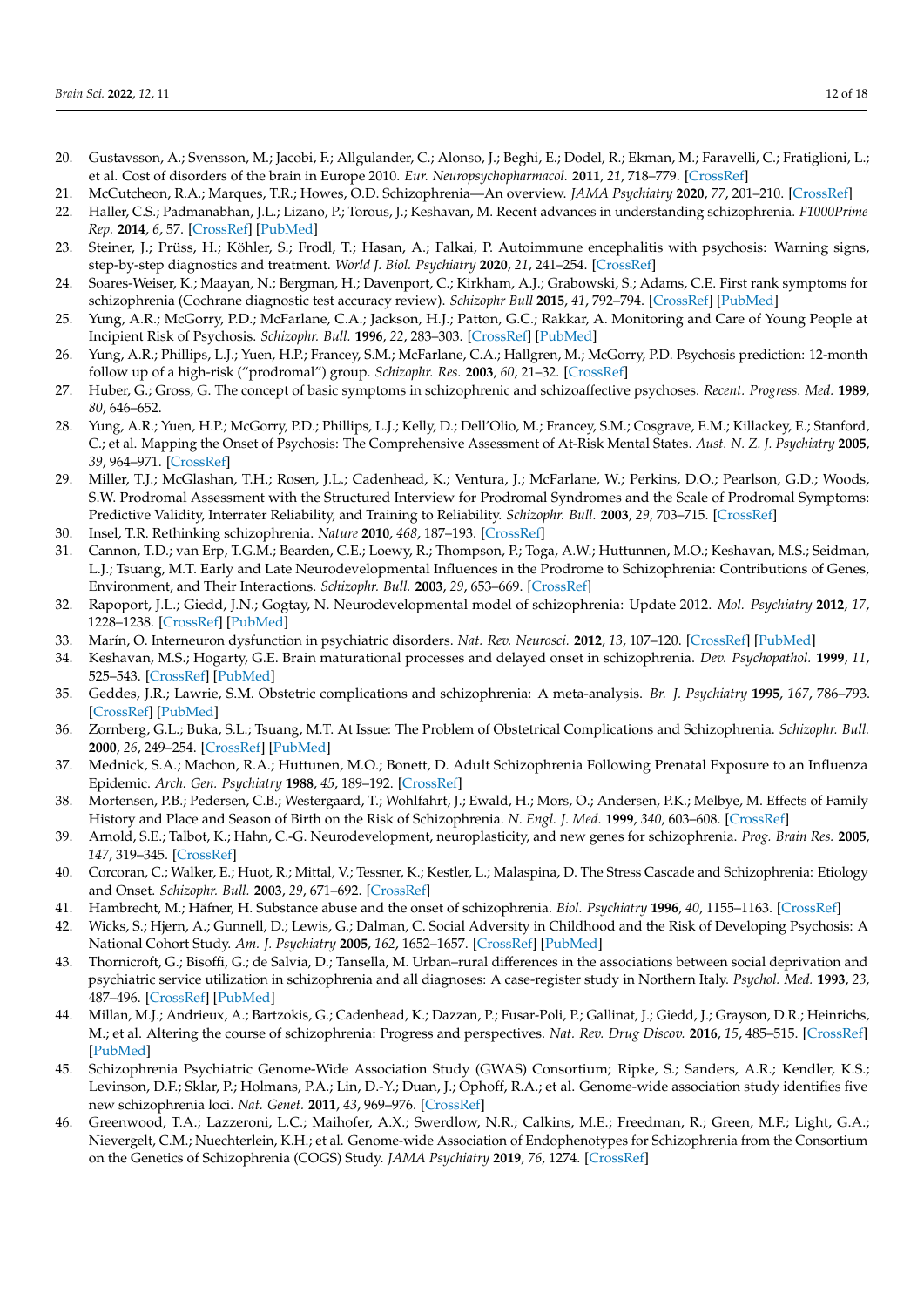- <span id="page-12-0"></span>47. Millar, J.K.; Wilson-Annan, J.C.; Anderson, S.; Christie, S.; Taylor, M.S.; Semple, C.A.M.; Devon, R.S.; St Clair, D.M.; Muir, W.J.; Blackwood, D.H.R.; et al. Disruption of two novel genes by a translocation co-segregating with schizophrenia. *Hum. Mol. Genet.* **2000**, *9*, 1415–1423. [\[CrossRef\]](http://doi.org/10.1093/hmg/9.9.1415)
- <span id="page-12-1"></span>48. Kamiya, A.; Kubo, K.-I.; Tomoda, T.; Takaki, M.; Youn, R.; Ozeki, Y.; Sawamura, N.; Park, U.; Kudo, C.; Okawa, M.; et al. A schizophrenia-associated mutation of DISC1 perturbs cerebral cortex development. *Nat. Cell Biol.* **2005**, *7*, 1167–1178. [\[CrossRef\]](http://doi.org/10.1038/ncb1328)
- 49. Richards, M.; Iijima, Y.; Kondo, H.; Shizuno, T.; Hori, H.; Arima, K.; Saitoh, O.; Kunugi, H. Association study of the vesicular monoamine transporter 1 (VMAT1) gene with schizophrenia in a Japanese population. *Behav. Brain Funct.* **2006**, *2*, 1–39. [\[CrossRef\]](http://doi.org/10.1186/1744-9081-2-39)
- 50. Stefansson, H.; Petursson, H.; Sigurdsson, E.; Steinthorsdottir, V.; Bjornsdottir, S.; Sigmundsson, T.; Ghosh, S.; Brynjolfsson, J.; Gunnarsdottir, S.; Ivarsson, O.; et al. Neuregulin 1 and Susceptibility to Schizophrenia. *Am. J. Hum. Genet.* **2002**, *71*, 877–892. [\[CrossRef\]](http://doi.org/10.1086/342734)
- <span id="page-12-2"></span>51. Chen, J.; Lipska, B.K.; Halim, N.; Ma, Q.D.; Matsumoto, M.; Melhem, S.; Kolachana, B.S.; Hyde, T.M.; Herman, M.M.; Apud, J.; et al. Functional Analysis of Genetic Variation in Catechol-O-Methyltransferase (COMT): Effects on mRNA, Protein, and Enzyme Activity in Postmortem Human Brain. *Am. J. Hum. Genet.* **2004**, *75*, 807–821. [\[CrossRef\]](http://doi.org/10.1086/425589) [\[PubMed\]](http://www.ncbi.nlm.nih.gov/pubmed/15457404)
- <span id="page-12-3"></span>52. Kirov, G.; Gumus, D.; Chen, W.; Norton, N.; Georgieva, L.; Sari, M.; O'Donovan, M.C.; Erdogan, F.; Owen, M.J.; Ropers, H.-H.; et al. Comparative genome hybridization suggests a role for NRXN1 and APBA2 in schizophrenia. *Hum. Mol. Genet.* **2007**, *17*, 458–465. [\[CrossRef\]](http://doi.org/10.1093/hmg/ddm323) [\[PubMed\]](http://www.ncbi.nlm.nih.gov/pubmed/17989066)
- <span id="page-12-4"></span>53. Warland, A.; Kendall, K.M.; Rees, E.; Kirov, G.; Caseras, X. Schizophrenia-associated genomic copy number variants and subcortical brain volumes in the UK Biobank. *Mol. Psychiatry* **2020**, *25*, 854–862. [\[CrossRef\]](http://doi.org/10.1038/s41380-019-0355-y) [\[PubMed\]](http://www.ncbi.nlm.nih.gov/pubmed/30679740)
- <span id="page-12-5"></span>54. Marshall, C.R.; Howrigan, D.P.; Merico, D.; Thiruvahindrapuram, B.; Wu, W.; Greer, D.S.; Antaki, D.; Shetty, A.; Holmans, P.A.; Pinto, D.; et al. Contribution of copy number variants to schizophrenia from a genome-wide study of 41,321 subjects. *Nat. Genet.* **2017**, *49*, 27–35. [\[CrossRef\]](http://doi.org/10.1038/ng.3725) [\[PubMed\]](http://www.ncbi.nlm.nih.gov/pubmed/27869829)
- <span id="page-12-6"></span>55. Sullivan, P.F.; Daly, M.J.; O'Donovan, M. Genetic architectures of psychiatric disorders: The emerging picture and its implications. *Nat. Rev. Genet.* **2012**, *13*, 537–551. [\[CrossRef\]](http://doi.org/10.1038/nrg3240) [\[PubMed\]](http://www.ncbi.nlm.nih.gov/pubmed/22777127)
- <span id="page-12-7"></span>56. Schizophrenia Working Group of the Psychiatric Genomics Consortium. Biological insights from 108 schizophrenia-associated genetic loci. *Nature* **2014**, *511*, 421–427. [\[CrossRef\]](http://doi.org/10.1038/nature13595)
- <span id="page-12-8"></span>57. Li, Z.; Chen, J.; Yu, H.; He, L.; Xu, Y.; Zhang, D.; Yi, Q.; Li, C.; Li, X.; Shen, J.; et al. Genome-wide association analysis identifies 30 new susceptibility loci for schizophrenia. *Nat. Genet.* **2017**, *49*, 1576–1583. [\[CrossRef\]](http://doi.org/10.1038/ng.3973)
- <span id="page-12-9"></span>58. Crouse, J.J.; Carpenter, J.S.; Iorfino, F.; Lin, T.; Ho, N.; Byrne, E.M.; Henders, A.K.; Wallace, L.; Hermens, D.F.; Scott, E.M.; et al. Schizophrenia polygenic risk scores in youth mental health: Preliminary associations with diagnosis, clinical stage and functioning. *BJPsych Open* **2021**, *7*, e58. [\[CrossRef\]](http://doi.org/10.1192/bjo.2021.14)
- <span id="page-12-10"></span>59. Zhang, J.-P.; Robinson, D.; Yu, J.; Gallego, J.; Fleischhacker, W.W.; Kahn, R.S.; Crespo-Facorro, B.; Vazquez-Bourgon, J.; Kane, J.M.; Malhotra, A.K.; et al. Schizophrenia Polygenic Risk Score as a Predictor of Antipsychotic Efficacy in First-Episode Psychosis. *Am. J. Psychiatry* **2019**, *176*, 21–28. [\[CrossRef\]](http://doi.org/10.1176/appi.ajp.2018.17121363)
- <span id="page-12-11"></span>60. Alnæs, D.; Kaufmann, T.; van der Meer, D.; Córdova-Palomera, A.; Rokicki, J.; Moberget, T.; Bettella, F.; Agartz, I.; Barch, D.M.; Bertolino, A.; et al. Brain heterogeneity in schizophrenia and its association with polygenic risk. *JAMA Psychiatry* **2019**, *76*, 739–748. [\[CrossRef\]](http://doi.org/10.1001/jamapsychiatry.2019.0257)
- <span id="page-12-12"></span>61. Hess, J.L.; Tylee, D.S.; Mattheisen, M.; The Schizophrenia Working Group of the Psychiatric Genomics Consortium; Lundbeck Foundation Initiative for Integrative Psychiatric Research (iPSYCH); Børglum, A.D.; Als, T.D.; Grove, J.; Werge, T.; Mortensen, P.B.; et al. A polygenic resilience score moderates the genetic risk for schizophrenia. *Mol. Psychiatry* **2021**, *26*, 800–815. [\[CrossRef\]](http://doi.org/10.1038/s41380-019-0463-8) [\[PubMed\]](http://www.ncbi.nlm.nih.gov/pubmed/31492941)
- <span id="page-12-13"></span>62. Aberg, K.A.; McClay, J.L.; Nerella, S.; Clark, S.; Kumar, G.; Chen, W.; Khachane, A.N.; Xie, L.; Hudson, A.; Gao, G.; et al. Methylome-wide association study of schizophrenia: Identifying blood biomarker signatures of environmental insults. *JAMA Psychiatry* **2014**, *71*, 255–264. [\[CrossRef\]](http://doi.org/10.1001/jamapsychiatry.2013.3730) [\[PubMed\]](http://www.ncbi.nlm.nih.gov/pubmed/24402055)
- <span id="page-12-14"></span>63. Chaumette, B.; Kebir, O.; Pouch, J.; Ducos, B.; Selimi, F.; ICAAR Study Group; Gaillard, R.; Krebs, M.-O. Longitudinal Analyses of Blood Transcriptome During Conversion to Psychosis. *Schizophr. Bull.* **2018**, *45*, 247–255. [\[CrossRef\]](http://doi.org/10.1093/schbul/sby009) [\[PubMed\]](http://www.ncbi.nlm.nih.gov/pubmed/29471546)
- <span id="page-12-15"></span>64. Tomassi, S.; Tosato, S. Epigenetics and gene expression profile in first-episode psychosis: The role of childhood trauma. *Neurosci. Biobehav. Rev.* **2017**, *83*, 226–237. [\[CrossRef\]](http://doi.org/10.1016/j.neubiorev.2017.10.018)
- <span id="page-12-16"></span>65. Abdolmaleky, H.M.; Gower, A.C.; Wong, C.K.; Cox, J.W.; Zhang, X.; Thiagalingam, A.; Shafa, R.; Sivaraman, V.; Zhou, J.R.; Thiagalingam, S. Aberrant transcriptomes and DNA methylomes define pathways that drive pathogenesis and loss of brain laterality/asymmetry in schizophrenia and bipolar disorder. *Am. J. Med. Genet. Part B Neuropsychiatr. Genet.* **2019**, *180*, 138–149. [\[CrossRef\]](http://doi.org/10.1002/ajmg.b.32691)
- <span id="page-12-17"></span>66. van den Oord, E.J.C.G.; Clark, S.L.; Xie, L.Y.; Shabalin, A.A.; Dozmorov, M.G.; Kumar, G.; Swedish Schizophrenia Consortium; Vladimirov, V.I.; Magnusson, P.K.E.; Aberg, K.A. A Whole Methylome CpG-SNP Association Study of Psychosis in Blood and Brain Tissue. *Schizophr. Bull.* **2016**, *42*, 1018–1026. [\[CrossRef\]](http://doi.org/10.1093/schbul/sbv182)
- <span id="page-12-18"></span>67. Burghardt, K.J.; Khoury, A.S.; Msallaty, Z.; Yi, Z.; Seyoum, B. Antipsychotic Medications and DNA Methylation in Schizophrenia and Bipolar Disorder: A Systematic Review. *Pharmacother. J. Hum. Pharmacol. Drug Ther.* **2020**, *40*, 331–342. [\[CrossRef\]](http://doi.org/10.1002/phar.2375)
- <span id="page-12-19"></span>68. Kebir, O.; Chaumette, B.; Krebs, M.-O. Epigenetic variability in conversion to psychosis: Novel findings from an innovative longitudinal methylomic analysis. *Transl. Psychiatry* **2018**, *8*, 93. [\[CrossRef\]](http://doi.org/10.1038/s41398-018-0138-2)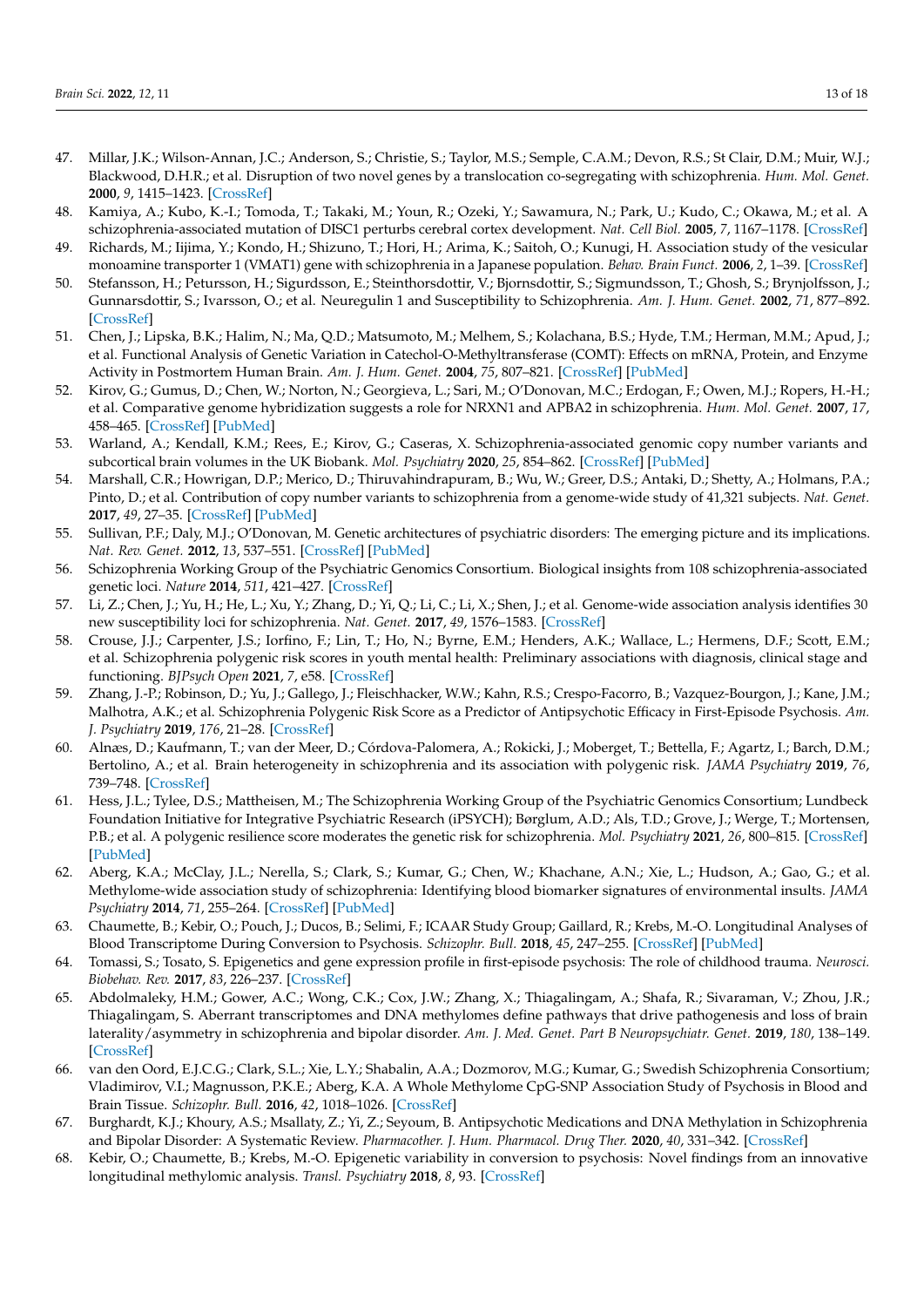- <span id="page-13-0"></span>69. Fisher, H.L.; Murphy, T.M.; Arseneault, L.; Caspi, A.; Moffitt, T.E.; Viana, J.; Hannon, E.; Pidsley, R.; Burrage, J.; Dempster, E.L.; et al. Methylomic analysis of monozygotic twins discordant for childhood psychotic symptoms. *Epigenetics* **2015**, *10*, 1014–1023. [\[CrossRef\]](http://doi.org/10.1080/15592294.2015.1099797)
- <span id="page-13-1"></span>70. Alemany, S.; Goldberg, X.; van Winkel, R.; Gastó, C.; Peralta, V.; Fañanás, L. Childhood adversity and psychosis: Examining whether the association is due to genetic confounding using a monozygotic twin differences approach. *Eur. Psychiatry* **2013**, *28*, 207–212. [\[CrossRef\]](http://doi.org/10.1016/j.eurpsy.2012.03.001)
- <span id="page-13-2"></span>71. Devi, A.R.R.; Naushad, S.M.; Lingappa, L. Clinical and Molecular Diagnosis of Joubert Syndrome and Related Disorders. *Pediatr. Neurol.* **2020**, *106*, 43–49. [\[CrossRef\]](http://doi.org/10.1016/j.pediatrneurol.2020.01.012)
- <span id="page-13-3"></span>72. Bang, M.; Kang, J.I.; Kim, S.J.; Park, J.Y.; Kim, K.R.; Lee, S.Y.; Park, K.; Lee, E.; Lee, S.-K.; An, S.K. Reduced DNA Methylation of the Oxytocin Receptor Gene Is Associated with Anhedonia-Asociality in Women with Recent-Onset Schizophrenia and Ultra-high Risk for Psychosis. *Schizophr. Bull.* **2019**, *45*, 1279–1290. [\[CrossRef\]](http://doi.org/10.1093/schbul/sbz016) [\[PubMed\]](http://www.ncbi.nlm.nih.gov/pubmed/31220321)
- <span id="page-13-4"></span>73. Nishioka, M.; Bundo, M.; Koike, S.; Takizawa, R.; Kakiuchi, C.; Araki, T.; Kasai, K.; Iwamoto, K. Comprehensive DNA methylation analysis of peripheral blood cells derived from patients with first-episode schizophrenia. *J. Hum. Genet.* **2013**, *58*, 91–97. [\[CrossRef\]](http://doi.org/10.1038/jhg.2012.140) [\[PubMed\]](http://www.ncbi.nlm.nih.gov/pubmed/23235336)
- <span id="page-13-5"></span>74. Fachim, H.A.; Loureiro, C.M.; Corsi-Zuelli, F.; Shuhama, R.; Louzada-Junior, P.; Menezes, P.R.; Dalton, C.F.; Del-Ben, C.M.; Reynolds, G.P. GRIN2B promoter methylation deficits in early-onset schizophrenia and its association with cognitive function. *Epigenomics* **2019**, *11*, 401–410. [\[CrossRef\]](http://doi.org/10.2217/epi-2018-0127)
- <span id="page-13-6"></span>75. Ota, V.K.; Noto, C.; Gadelha, A.; Santoro, M.L.; Spindola, L.M.; Gouvea, E.S.; Stilhano, R.S.; Ortiz, B.B.; Silva, P.N.; Sato, J.R.; et al. Changes in gene expression and methylation in the blood of patients with first-episode psychosis. *Schizophr. Res.* **2014**, *159*, 358–364. [\[CrossRef\]](http://doi.org/10.1016/j.schres.2014.09.008)
- <span id="page-13-7"></span>76. Misiak, B.; Karpiński, P.; Szmida, E.; Grąźlewski, T.; Jabłoński, M.; Cyranka, K.; Rymaszewska, J.; Piotrowski, P.; Kotowicz, K.; Frydecka, D. Adverse Childhood Experiences and Methylation of the *FKBP5* Gene in Patients with Psychotic Disorders. *J. Clin. Med.* **2020**, *9*, 3792. [\[CrossRef\]](http://doi.org/10.3390/jcm9123792) [\[PubMed\]](http://www.ncbi.nlm.nih.gov/pubmed/33255215)
- <span id="page-13-8"></span>77. Fachim, H.A.; Corsi-Zuelli, F.; Loureiro, C.M.; Iamjan, S.A.; Shuhama, R.; Joca, S.; Menezes, P.R.; Heald, A.; Louzada-Junior, P.; Dalton, C.F.; et al. Early-life stress effects on BDNF DNA methylation in first-episode psychosis and in rats reared in isolation. *Prog. Neuro-Psychopharmacol. Biol. Psychiatry* **2020**, *108*, 110188. [\[CrossRef\]](http://doi.org/10.1016/j.pnpbp.2020.110188)
- <span id="page-13-9"></span>78. Bennett, M.R. Synapse formation and regression in the cortex during adolescence and in schizophrenia. *Med. J. Aust.* **2009**, *190*, S14–S16. [\[CrossRef\]](http://doi.org/10.5694/j.1326-5377.2009.tb02368.x)
- <span id="page-13-10"></span>79. Stanley, J.A.; Williamson, P.C.; Drost, D.J.; Carr, T.J.; Rylett, R.J.; Malla, A.; Thompson, R.T. An In Vivo Study of the Prefrontal Cortex of Schizophrenic Patients at Different Stages of Illness via Phosphorus Magnetic Resonance Spectroscopy. *Arch. Gen. Psychiatry* **1995**, *52*, 399–406. [\[CrossRef\]](http://doi.org/10.1001/archpsyc.1995.03950170073010)
- <span id="page-13-11"></span>80. Catts, V.S.; Fung, S.J.; Long, L.E.; Joshi, D.; Vercammen, A.; Allen, K.M.; Fillman, S.G.; Rothmond, D.A.; Sinclair, D.; Tiwari, Y.; et al. Rethinking schizophrenia in the context of normal neurodevelopment. *Front. Cell. Neurosci.* **2013**, *7*, 60. [\[CrossRef\]](http://doi.org/10.3389/fncel.2013.00060)
- <span id="page-13-12"></span>81. Ward, K.E.; Friedman, L.; Wise, A.; Schulz, S.C. Meta-analysis of brain and cranial size in schizophrenia. *Schizophr. Res.* **1996**, *22*, 197–213. [\[CrossRef\]](http://doi.org/10.1016/S0920-9964(96)00076-X)
- 82. Nelson, M.D.; Saykin, A.J.; Flashman, L.A.; Riordan, H.J. Hippocampal Volume Reduction in Schizophrenia as Assessed by Magnetic Resonance Imaging: A meta-analytic study. *Arch. Gen. Psychiatry* **1998**, *55*, 433–440. [\[CrossRef\]](http://doi.org/10.1001/archpsyc.55.5.433)
- 83. Wright, I.C.; Rabe-Hesketh, S.; Woodruff, P.W.; David, A.S.; Murray, R.M.; Bullmore, E.T. Meta-Analysis of Regional Brain Volumes in Schizophrenia. *Am. J. Psychiatry* **2000**, *157*, 16–25. [\[CrossRef\]](http://doi.org/10.1176/ajp.157.1.16) [\[PubMed\]](http://www.ncbi.nlm.nih.gov/pubmed/10618008)
- <span id="page-13-13"></span>84. Vita, A.; de Peri, L.; Silenzi, C.; Dieci, M. Brain morphology in first-episode schizophrenia: A meta-analysis of quantitative magnetic resonance imaging studies. *Schizophr. Res.* **2006**, *82*, 75–88. [\[CrossRef\]](http://doi.org/10.1016/j.schres.2005.11.004) [\[PubMed\]](http://www.ncbi.nlm.nih.gov/pubmed/16377156)
- <span id="page-13-14"></span>85. Keshavan, M.S.; Haas, G.L.; Kahn, C.E.; Aguilar, E.; Dick, E.L.; Schooler, N.R.; Sweeney, J.A.; Pettegrew, J.W. Superior temporal gyrus and the course of early schizophrenia: Progressive, static, or reversible? *J. Psychiatr. Res.* **1998**, *32*, 161–167. [\[CrossRef\]](http://doi.org/10.1016/S0022-3956(97)00038-1)
- 86. Hirayasu, Y.; Shenton, M.E.; Salisbury, D.F.; Dickey, C.C.; Fischer, I.A.; Mazzoni, P.; Kisler, T.; Arakaki, H.; Kwon, J.S.; Anderson, J.E.; et al. Lower Left Temporal Lobe MRI Volumes in Patients with First-Episode Schizophrenia Compared with Psychotic Patients with First-Episode Affective Disorder and Normal Subjects. *Am. J. Psychiatry* **1998**, *155*, 1384–1391. [\[CrossRef\]](http://doi.org/10.1176/ajp.155.10.1384) [\[PubMed\]](http://www.ncbi.nlm.nih.gov/pubmed/9766770)
- 87. McCarley, R.W.; Salisbury, D.F.; Hirayasu, Y.; Yurgelun-Todd, D.A.; Tohen, M.; Zarate, C.; Kikinis, R.; Jolesz, F.A.; Shenton, M.E. Association between smaller left posterior superior temporal gyrus volume on magnetic resonance imaging and smaller left temporal P300 amplitude in first-episode schizophrenia. *Arch. Gen. Psychiatry* **2002**, *59*, 321–331. [\[CrossRef\]](http://doi.org/10.1001/archpsyc.59.4.321)
- 88. Kasai, K.; Shenton, M.E.; Salisbury, D.F.; Hirayasu, Y.; Onitsuka, T.; Spencer, M.H.; Yurgelun-Todd, D.A.; Kikinis, R.; Jolesz, F.A.; McCarley, R.W. Progressive decrease of left Heschl gyrus and planum temporale gray matter volume in first-episode schizophrenia: A longitudinal magnetic resonance imaging study. *Arch. Gen. Psychiatry* **2003**, *60*, 766–775. [\[CrossRef\]](http://doi.org/10.1001/archpsyc.60.8.766)
- <span id="page-13-15"></span>89. Koolschijn, P.C.M.P.; van Haren, N.E.M.; Cahn, W.; Schnack, H.G.; Janssen, J.; Klumpers, F.; Pol, H.E.H.; Kahn, R.S. Hippocampal Volume Change in Schizophrenia. *J. Clin. Psychiatry* **2010**, *71*, 737–744. [\[CrossRef\]](http://doi.org/10.4088/JCP.08m04574yel)
- <span id="page-13-16"></span>90. Olabi, B.; Ellison-Wright, I.; McIntosh, A.M.; Wood, S.J.; Bullmore, E.; Lawrie, S.M. Are There Progressive Brain Changes in Schizophrenia? A Meta-Analysis of Structural Magnetic Resonance Imaging Studies. *Biol. Psychiatry* **2011**, *70*, 88–96. [\[CrossRef\]](http://doi.org/10.1016/j.biopsych.2011.01.032)
- <span id="page-13-17"></span>91. Wood, S.J.; Yung, A.R.; McGorry, P.D.; Pantelis, C. Neuroimaging and Treatment Evidence for Clinical Staging in Psychotic Disorders: From the At-Risk Mental State to Chronic Schizophrenia. *Biol. Psychiatry* **2011**, *70*, 619–625. [\[CrossRef\]](http://doi.org/10.1016/j.biopsych.2011.05.034) [\[PubMed\]](http://www.ncbi.nlm.nih.gov/pubmed/21762875)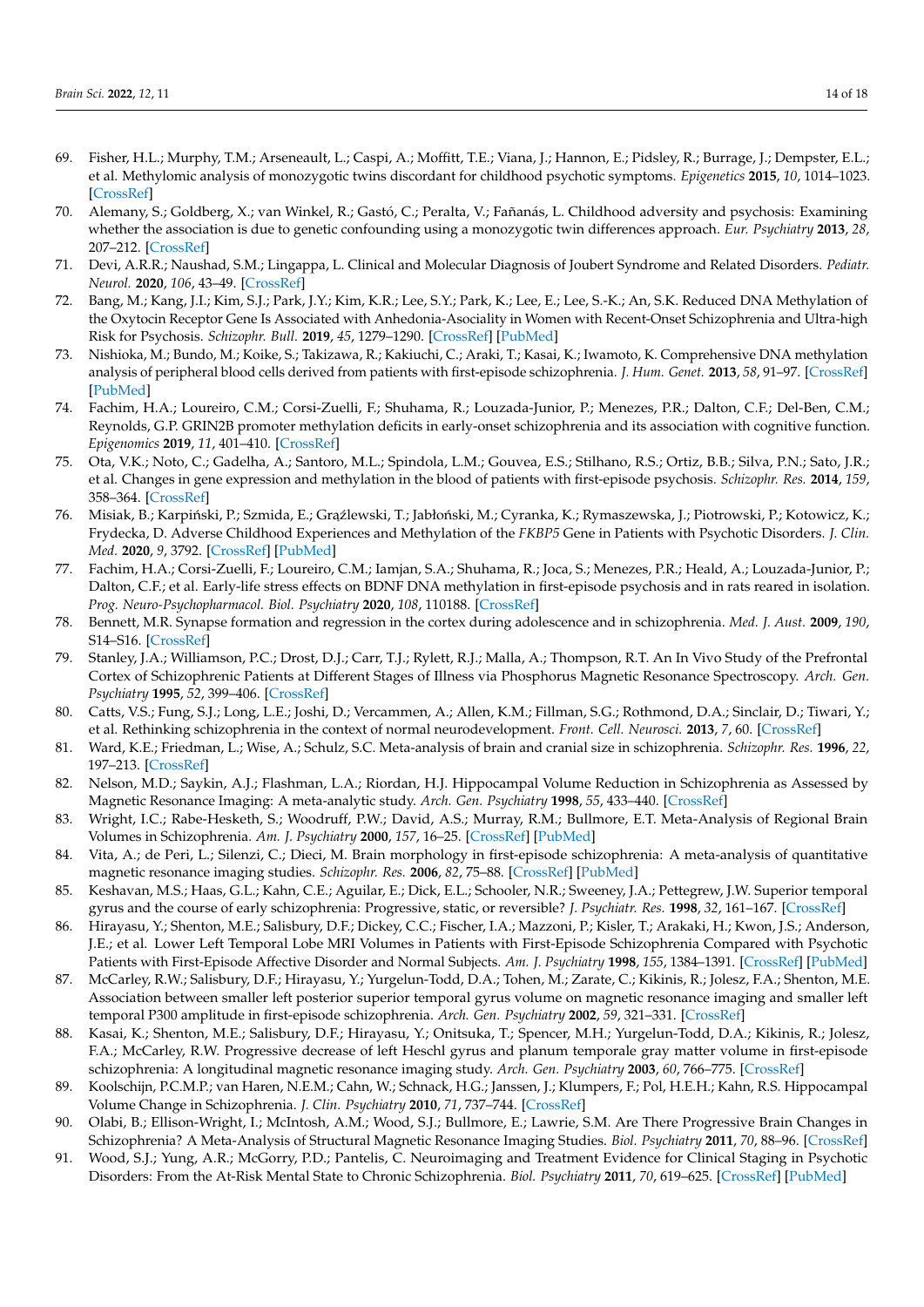- <span id="page-14-0"></span>92. Koike, S.; Takizawa, R.; Nishimura, Y.; Takano, Y.; Takayanagi, Y.; Kinou, M.; Araki, T.; Harima, H.; Fukuda, M.; Okazaki, Y.; et al. Different hemodynamic response patterns in the prefrontal cortical sub-regions according to the clinical stages of psychosis. *Schizophr. Res.* **2011**, *132*, 54–61. [\[CrossRef\]](http://doi.org/10.1016/j.schres.2011.07.014) [\[PubMed\]](http://www.ncbi.nlm.nih.gov/pubmed/21813266)
- <span id="page-14-1"></span>93. Meijer, J.H.; Schmitz, N.; Nieman, D.H.; Becker, H.E.; van Amelsvoort, T.A.M.J.; Dingemans, P.M.; Linszen, D.H.; de Haan, L. Semantic fluency deficits and reduced grey matter before transition to psychosis: A voxelwise correlational analysis. *Psychiatry Res. Neuroimaging* **2011**, *194*, 1–6. [\[CrossRef\]](http://doi.org/10.1016/j.pscychresns.2011.01.004) [\[PubMed\]](http://www.ncbi.nlm.nih.gov/pubmed/21831606)
- <span id="page-14-2"></span>94. Dazzan, P.; Soulsby, B.; Mechelli, A.; Wood, S.J.; Velakoulis, D.; Phillips, L.J.; Yung, A.R.; Chitnis, X.; Lin, A.; Murray, R.M.; et al. Volumetric Abnormalities Predating the Onset of Schizophrenia and Affective Psychoses: An MRI Study in Subjects at Ultrahigh Risk of Psychosis. *Schizophr. Bull.* **2012**, *38*, 1083–1091. [\[CrossRef\]](http://doi.org/10.1093/schbul/sbr035) [\[PubMed\]](http://www.ncbi.nlm.nih.gov/pubmed/21518921)
- <span id="page-14-3"></span>95. Bechdolf, A.; Wood, S.J.; Nelson, B.; Velakoulis, D.; Yücel, M.; Takahashi, T.; Yung, A.R.; Berk, M.; Wong, M.T.; Pantelis, C.; et al. Amygdala and insula volumes prior to illness onset in bipolar disorder: A magnetic resonance imaging study. *Psychiatry Res. Neuroimaging* **2012**, *201*, 34–39. [\[CrossRef\]](http://doi.org/10.1016/j.pscychresns.2011.06.010)
- <span id="page-14-4"></span>96. Andreou, C.; Borgwardt, S. Structural and functional imaging markers for susceptibility to psychosis. *Mol. Psychiatry* **2020**, *25*, 2773–2785. [\[CrossRef\]](http://doi.org/10.1038/s41380-020-0679-7)
- <span id="page-14-6"></span>97. Hunter, S.A.; Lawrie, S.M. Imaging and Genetic Biomarkers Predicting Transition to Psychosis. *Biomark. Psychiatry* **2018**, *40*, 353–388.
- <span id="page-14-5"></span>98. Smieskova, R.; Fusar-Poli, P.; Allen, P.; Bendfeldt, K.; Stieglitz, R.; Drewe, J.; Radue, E.; McGuire, P.; Riecher-Rössler, A.; Borgwardt, S. Neuroimaging predictors of transition to psychosis—A systematic review and meta-analysis. *Neurosci. Biobehav. Rev.* **2010**, *34*, 1207–1222. [\[CrossRef\]](http://doi.org/10.1016/j.neubiorev.2010.01.016)
- <span id="page-14-7"></span>99. Bloemen, O.J.N.; de Koning, M.B.; Schmitz, N.; Nieman, D.H.; Becker, H.E.; de Haan, L.; Dingemans, P.; Linszen, D.H.; van Amelsvoort, T.A.M.J. White-matter markers for psychosis in a prospective ultra-high-risk cohort. *Psychol. Med.* **2010**, *40*, 1297–1304. [\[CrossRef\]](http://doi.org/10.1017/S0033291709991711)
- 100. Ziermans, T.B.; Schothorst, P.F.; Schnack, H.G.; Koolschijn, P.C.M.; Kahn, R.S.; van Engeland, H.; Durston, S. Progressive Structural Brain Changes During Development of Psychosis. *Schizophr. Bull.* **2012**, *38*, 519–530. [\[CrossRef\]](http://doi.org/10.1093/schbul/sbq113)
- <span id="page-14-8"></span>101. Walterfang, M.; McGuire, P.K.; Yung, A.R.; Phillips, L.J.; Velakoulis, D.; Wood, S.J.; Suckling, J.; Bullmore, E.T.; Brewer, W.; Soulsby, B.; et al. White matter volume changes in people who develop psychosis. *Br. J. Psychiatry* **2008**, *193*, 210–215. [\[CrossRef\]](http://doi.org/10.1192/bjp.bp.107.043463) [\[PubMed\]](http://www.ncbi.nlm.nih.gov/pubmed/18757979)
- <span id="page-14-9"></span>102. Peters, B.D.; Dingemans, P.M.; Dekker, N.; Blaas, J.; Akkerman, E.; van Amelsvoort, T.A.; Majoie, C.B.; Heeten, G.J.D.; Linszen, D.H.; de Haan, L. White matter connectivity and psychosis in ultra-high-risk subjects: A diffusion tensor fiber tracking study. *Psychiatry Res. Neuroimaging* **2010**, *181*, 44–50. [\[CrossRef\]](http://doi.org/10.1016/j.pscychresns.2009.10.008) [\[PubMed\]](http://www.ncbi.nlm.nih.gov/pubmed/19954931)
- <span id="page-14-10"></span>103. Whalley, H.C.; Simonotto, E.; Moorhead, W.; McIntosh, A.; Marshall, I.; Ebmeier, K.P.; Owens, D.G.; Goddard, N.H.; Johnstone, E.C.; Lawrie, S.M. Functional Imaging as a Predictor of Schizophrenia. *Biol. Psychiatry* **2006**, *60*, 454–462. [\[CrossRef\]](http://doi.org/10.1016/j.biopsych.2005.11.013)
- <span id="page-14-11"></span>104. van den Heuvel, M.P.; Sporns, O.; Collin, G.; Scheewe, T.; Mandl, R.C.W.; Cahn, W.; Goñi, J.; Pol, H.E.H.; Kahn, R.S. Abnormal Rich Club Organization and Functional Brain Dynamics in Schizophrenia. *JAMA Psychiatry* **2013**, *70*, 783–792. [\[CrossRef\]](http://doi.org/10.1001/jamapsychiatry.2013.1328) [\[PubMed\]](http://www.ncbi.nlm.nih.gov/pubmed/23739835)
- <span id="page-14-12"></span>105. van den Heuvel, M.P.; Sporns, O. Rich-Club Organization of the Human Connectome. *J. Neurosci.* **2011**, *31*, 15775–15786. [\[CrossRef\]](http://doi.org/10.1523/JNEUROSCI.3539-11.2011)
- <span id="page-14-13"></span>106. Collin, G.; Scholtens, L.H.; Kahn, R.S.; Hillegers, M.H.; van den Heuvel, M.P. Affected Anatomical Rich Club and Structural– Functional Coupling in Young Offspring of Schizophrenia and Bipolar Disorder Patients. *Biol. Psychiatry* **2017**, *82*, 746–755. [\[CrossRef\]](http://doi.org/10.1016/j.biopsych.2017.06.013) [\[PubMed\]](http://www.ncbi.nlm.nih.gov/pubmed/28734460)
- 107. Cui, L.-B.; Wei, Y.; Xi, Y.-B.; Griffa, A.; De Lange, S.C.; Kahn, R.S.; Yin, H.; van den Heuvel, M.P. Connectome-Based Patterns of First-Episode Medication-Naïve Patients With Schizophrenia. *Schizophr. Bull.* **2019**, *45*, 1291–1299. [\[CrossRef\]](http://doi.org/10.1093/schbul/sbz014)
- <span id="page-14-14"></span>108. Collin, G.; Kahn, R.S.; De Reus, M.A.; Cahn, W.; van den Heuvel, M.P. Impaired Rich Club Connectivity in Unaffected Siblings of Schizophrenia Patients. *Schizophr. Bull.* **2014**, *40*, 438–448. [\[CrossRef\]](http://doi.org/10.1093/schbul/sbt162)
- <span id="page-14-15"></span>109. Schmidt, A.; Crossley, N.A.; Harrisberger, F.; Smieskova, R.; Lenz, C.; Riecher-Rössler, A.; Lang, U.E.; McGuire, P.; Fusar-Poli, P.; Borgwardt, S. Structural Network Disorganization in Subjects at Clinical High Risk for Psychosis. *Schizophr. Bull.* **2017**, *43*, 583–591. [\[CrossRef\]](http://doi.org/10.1093/schbul/sbw110)
- <span id="page-14-16"></span>110. Allen, P.; Luigjes, J.; Howes, O.D.; Egerton, A.; Hirao, K.; Valli, I.; Kambeitz, J.; Fusar-Poli, P.; Broome, M.; McGuire, P. Transition to Psychosis Associated With Prefrontal and Subcortical Dysfunction in Ultra High-Risk Individuals. *Schizophr. Bull.* **2012**, *38*, 1268–1276. [\[CrossRef\]](http://doi.org/10.1093/schbul/sbr194)
- <span id="page-14-17"></span>111. Anticevic, A.; Haut, K.; Murray, J.D.; Repovs, G.; Yang, G.J.; Diehl, C.; McEwen, S.C.; Bearden, C.E.; Addington, J.; Goodyear, B.; et al. Association of Thalamic Dysconnectivity and Conversion to Psychosis in Youth and Young Adults at Elevated Clinical Risk. *JAMA Psychiatry* **2015**, *72*, 882–891. [\[CrossRef\]](http://doi.org/10.1001/jamapsychiatry.2015.0566)
- <span id="page-14-18"></span>112. de Filippis, R.; Carbone, E.A.; Gaetano, R.; Bruni, A.; Pugliese, V.; Segura-Garcia, C.; De Fazio, P. Machine learning techniques in a structural and functional MRI diagnostic approach in schizophrenia: A systematic review. *Neuropsychiatr. Dis. Treat.* **2019**, *15*, 1605. [\[CrossRef\]](http://doi.org/10.2147/NDT.S202418) [\[PubMed\]](http://www.ncbi.nlm.nih.gov/pubmed/31354276)
- <span id="page-14-19"></span>113. Koutsouleris, N.; Riecher-Rössler, A.; Meisenzahl, E.M.; Smieskova, R.; Studerus, E.; Kambeitz-Ilankovic, L.; Von Saldern, S.; Cabral, C.; Reiser, M.; Falkai, P.; et al. Detecting the Psychosis Prodrome Across High-Risk Populations Using Neuroanatomical Biomarkers. *Schizophr. Bull.* **2015**, *41*, 471–482. [\[CrossRef\]](http://doi.org/10.1093/schbul/sbu078) [\[PubMed\]](http://www.ncbi.nlm.nih.gov/pubmed/24914177)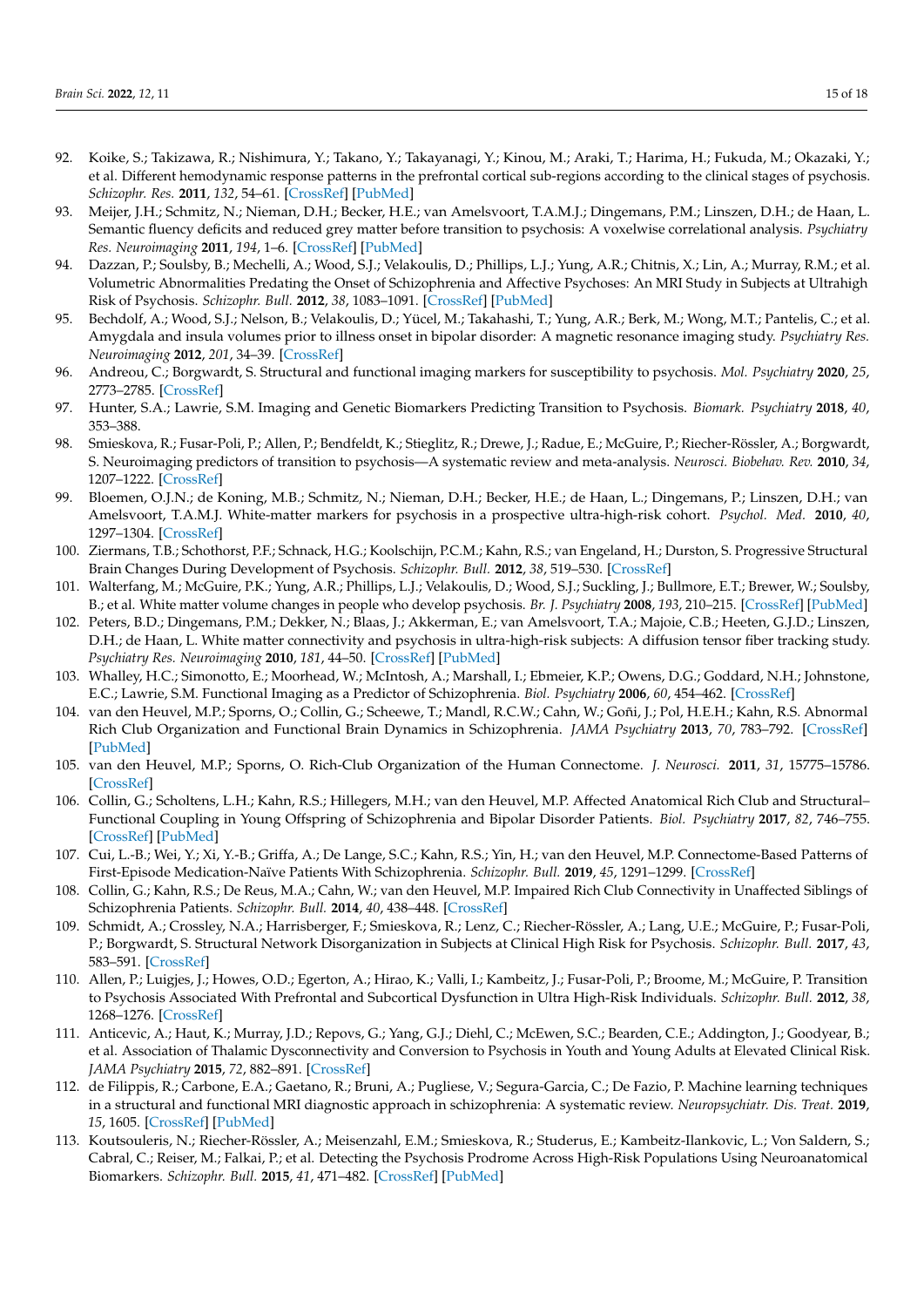- 114. Koutsouleris, N.; Borgwardt, S.; Meisenzahl, E.M.; Bottlender, R.; Möller, H.-J.; Riecher-Rössler, A. Disease Prediction in the At-Risk Mental State for Psychosis Using Neuroanatomical Biomarkers: Results from the FePsy Study. *Schizophr. Bull.* **2012**, *38*, 1234–1246. [\[CrossRef\]](http://doi.org/10.1093/schbul/sbr145) [\[PubMed\]](http://www.ncbi.nlm.nih.gov/pubmed/22080496)
- 115. Koutsouleris, N.; Meisenzahl, E.M.; Davatzikos, C.; Bottlender, R.; Frodl, T.; Scheuerecker, J.; Schmitt, G.; Zetzsche, T.; Decker, P.; Reiser, M.; et al. Use of Neuroanatomical Pattern Classification to Identify Subjects in At-Risk Mental States of Psychosis and Predict Disease Transition. *Arch. Gen. Psychiatry* **2009**, *66*, 700–712. [\[CrossRef\]](http://doi.org/10.1001/archgenpsychiatry.2009.62) [\[PubMed\]](http://www.ncbi.nlm.nih.gov/pubmed/19581561)
- <span id="page-15-0"></span>116. Zarogianni, E.; Storkey, A.J.; Borgwardt, S.; Smieskova, R.; Studerus, E.; Riecher-Rössler, A.; Lawrie, S.M. Individualized prediction of psychosis in subjects with an at-risk mental state. *Schizophr. Res.* **2019**, *214*, 18–23. [\[CrossRef\]](http://doi.org/10.1016/j.schres.2017.08.061)
- <span id="page-15-1"></span>117. Yang, H.; Liu, J.; Sui, J.; Pearlson, G.; Calhoun, V.D. A Hybrid Machine Learning Method for Fusing fMRI and Genetic Data: Combining both Improves Classification of Schizophrenia. *Front. Hum. Neurosci.* **2010**, *4*, 192. [\[CrossRef\]](http://doi.org/10.3389/fnhum.2010.00192)
- <span id="page-15-2"></span>118. Weinberger, D.R.; Radulescu, E. Finding the elusive psychiatric "lesion" with 21st-century neuroanatomy: A note of caution. *Am. J. Psychiatry* **2016**, *173*, 27–33. [\[CrossRef\]](http://doi.org/10.1176/appi.ajp.2015.15060753)
- <span id="page-15-3"></span>119. Egerton, A.; Chaddock, C.A.; Winton-Brown, T.T.; Bloomfield, M.A.; Bhattacharyya, S.; Allen, P.; McGuire, P.K.; Howes, O.D. Presynaptic Striatal Dopamine Dysfunction in People at Ultra-high Risk for Psychosis: Findings in a Second Cohort. *Biol. Psychiatry* **2013**, *74*, 106–112. [\[CrossRef\]](http://doi.org/10.1016/j.biopsych.2012.11.017)
- <span id="page-15-4"></span>120. Howes, O.D.; Montgomery, A.J.; Asselin, M.-C.; Murray, R.M.; Valli, I.; Tabraham, P.; Bramon-Bosch, E.; Valmaggia, L.; Johns, L.; Broome, M.; et al. Elevated Striatal Dopamine Function Linked to Prodromal Signs of Schizophrenia. *Arch. Gen. Psychiatry* **2009**, *66*, 13–20. [\[CrossRef\]](http://doi.org/10.1001/archgenpsychiatry.2008.514)
- <span id="page-15-5"></span>121. Roiser, J.P.; Howes, O.D.; Chaddock, C.A.; Joyce, E.M.; McGuire, P. Neural and Behavioral Correlates of Aberrant Salience in Individuals at Risk for Psychosis. *Schizophr. Bull.* **2012**, *39*, 1328–1336. [\[CrossRef\]](http://doi.org/10.1093/schbul/sbs147) [\[PubMed\]](http://www.ncbi.nlm.nih.gov/pubmed/23236077)
- <span id="page-15-6"></span>122. de la Fuente-Sandoval, C.; León-Ortiz, P.; Favila, R.; Stephano, S.; Mamo, D.; Ramírez-Bermúdez, J.; Graff-Guerrero, A. Higher Levels of Glutamate in the Associative-Striatum of Subjects with Prodromal Symptoms of Schizophrenia and Patients with First-Episode Psychosis. *Neuropsychopharmacology* **2011**, *36*, 1781–1791. [\[CrossRef\]](http://doi.org/10.1038/npp.2011.65) [\[PubMed\]](http://www.ncbi.nlm.nih.gov/pubmed/21508933)
- 123. Fusar-Poli, P.; Stone, J.M.; Broome, M.R.; Valli, I.; Mechelli, A.; McLean, M.A.; Lythgoe, D.J.; O'Gorman, R.L.; Barker, G.J.; McGuire, P.K. Thalamic Glutamate Levels as a Predictor of Cortical Response During Executive Functioning in Subjects at High Risk for Psychosis. *Arch. Gen. Psychiatry* **2011**, *68*, 881–890. [\[CrossRef\]](http://doi.org/10.1001/archgenpsychiatry.2011.46) [\[PubMed\]](http://www.ncbi.nlm.nih.gov/pubmed/21536967)
- 124. Egerton, A.; Stone, J.M.; Chaddock, C.A.; Barker, G.J.; Bonoldi, I.; Howard, R.M.; Merritt, K.; Allen, P.; Howes, O.D.; Murray, R.M.; et al. Relationship Between Brain Glutamate Levels and Clinical Outcome in Individuals at Ultra High Risk of Psychosis. *Neuropsychopharmacology* **2014**, *39*, 2891–2899. [\[CrossRef\]](http://doi.org/10.1038/npp.2014.143)
- <span id="page-15-7"></span>125. Stone, J.M.; Day, F.; Tsagaraki, H.; Valli, I.; McLean, M.A.; Lythgoe, D.J.; O'Gorman, R.L.; Barker, G.J.; McGuire, P.K. Glutamate Dysfunction in People with Prodromal Symptoms of Psychosis: Relationship to Gray Matter Volume. *Biol. Psychiatry* **2009**, *66*, 533–539. [\[CrossRef\]](http://doi.org/10.1016/j.biopsych.2009.05.006)
- <span id="page-15-8"></span>126. Howes, O.D.; Bonoldi, I.; McCutcheon, R.A.; Azis, M.; Antoniades, M.; Bossong, M.; Modinos, G.; Perez, J.; Stone, J.M.; Santangelo, B.; et al. Glutamatergic and dopaminergic function and the relationship to outcome in people at clinical high risk of psychosis: A multi-modal PET-magnetic resonance brain imaging study. *Neuropsychopharmacology* **2020**, *45*, 641–648. [\[CrossRef\]](http://doi.org/10.1038/s41386-019-0541-2)
- <span id="page-15-9"></span>127. Guest, P.C.; Chan, M.K.; Gottschalk, M.G.; Bahn, S. The use of proteomic biomarkers for improved diagnosis and stratification of schizophrenia patients. *Biomarkers Med.* **2014**, *8*, 15–27. [\[CrossRef\]](http://doi.org/10.2217/bmm.13.83)
- <span id="page-15-10"></span>128. Khoury, R.; Nasrallah, H.A. Inflammatory biomarkers in individuals at clinical high risk for psychosis (CHR-P): State or trait? *Schizophr. Res.* **2018**, *199*, 31–38. [\[CrossRef\]](http://doi.org/10.1016/j.schres.2018.04.017)
- <span id="page-15-11"></span>129. Pedraz-Petrozzi, B.; Elyamany, O.; Rummel, C.; Mulert, C. Effects of inflammation on the kynurenine pathway in schizophrenia— A systematic review. *J. Neuroinflamm.* **2020**, *17*, 1–17. [\[CrossRef\]](http://doi.org/10.1186/s12974-020-1721-z)
- <span id="page-15-12"></span>130. Light, G.A.; Swerdlow, N.R.; Rissling, A.J.; Radant, A.; Sugar, C.A.; Sprock, J.; Pela, M.; Geyer, M.A.; Braff, D.L. Characterization of Neurophysiologic and Neurocognitive Biomarkers for Use in Genomic and Clinical Outcome Studies of Schizophrenia. *PLoS ONE* **2012**, *7*, e39434. [\[CrossRef\]](http://doi.org/10.1371/journal.pone.0039434)
- <span id="page-15-15"></span>131. Perez, V.B.; Woods, S.W.; Roach, B.J.; Ford, J.M.; McGlashan, T.H.; Srihari, V.H.; Mathalon, D.H. Automatic Auditory Processing Deficits in Schizophrenia and Clinical High-Risk Patients: Forecasting Psychosis Risk with Mismatch Negativity. *Biol. Psychiatry* **2014**, *75*, 459–469. [\[CrossRef\]](http://doi.org/10.1016/j.biopsych.2013.07.038)
- <span id="page-15-13"></span>132. Bodatsch, M.; Brockhaus-Dumke, A.; Klosterkötter, J.; Ruhrmann, S. Forecasting Psychosis by Event-Related Potentials— Systematic Review and Specific Meta-Analysis. *Biol. Psychiatry* **2015**, *77*, 951–958. [\[CrossRef\]](http://doi.org/10.1016/j.biopsych.2014.09.025) [\[PubMed\]](http://www.ncbi.nlm.nih.gov/pubmed/25636178)
- <span id="page-15-14"></span>133. Ruzzoli, M.; Pirulli, C.; Mazza, V.; Miniussi, C.; Brignani, D. The mismatch negativity as an index of cognitive decline for the early detection of Alzheimer's disease. *Sci. Rep.* **2016**, *6*, 33167. [\[CrossRef\]](http://doi.org/10.1038/srep33167) [\[PubMed\]](http://www.ncbi.nlm.nih.gov/pubmed/27616726)
- <span id="page-15-16"></span>134. Atkinson, R.J.; Michie, P.T.; Schall, U. Duration Mismatch Negativity and P3a in First-Episode Psychosis and Individuals at Ultra-High Risk of Psychosis. *Biol. Psychiatry* **2012**, *71*, 98–104. [\[CrossRef\]](http://doi.org/10.1016/j.biopsych.2011.08.023) [\[PubMed\]](http://www.ncbi.nlm.nih.gov/pubmed/22000060)
- <span id="page-15-17"></span>135. Bramon, E.; McDonald, C.; Croft, R.J.; Landau, S.; Filbey, F.; Gruzelier, J.H.; Sham, P.C.; Frangou, S.; Murray, R.M. Is the P300 wave an endophenotype for schizophrenia? A meta-analysis and a family study. *NeuroImage* **2005**, *27*, 960–968. [\[CrossRef\]](http://doi.org/10.1016/j.neuroimage.2005.05.022) [\[PubMed\]](http://www.ncbi.nlm.nih.gov/pubmed/16009570)
- 136. Jeon, Y.-W.; Polich, J. Meta-analysis of P300 and schizophrenia: Patients, paradigms, and practical implications. *Psychophysiology* **2003**, *40*, 684–701. [\[CrossRef\]](http://doi.org/10.1111/1469-8986.00070) [\[PubMed\]](http://www.ncbi.nlm.nih.gov/pubmed/14696723)
- <span id="page-15-18"></span>137. Turetsky, B.I.; Cannon, T.D.; Gur, R.E. P300 subcomponent abnormalities in schizophrenia: III. Deficits in unaffected siblings of schizophrenic probands. *Biol. Psychiatry* **2000**, *47*, 380–390. [\[CrossRef\]](http://doi.org/10.1016/S0006-3223(99)00290-5)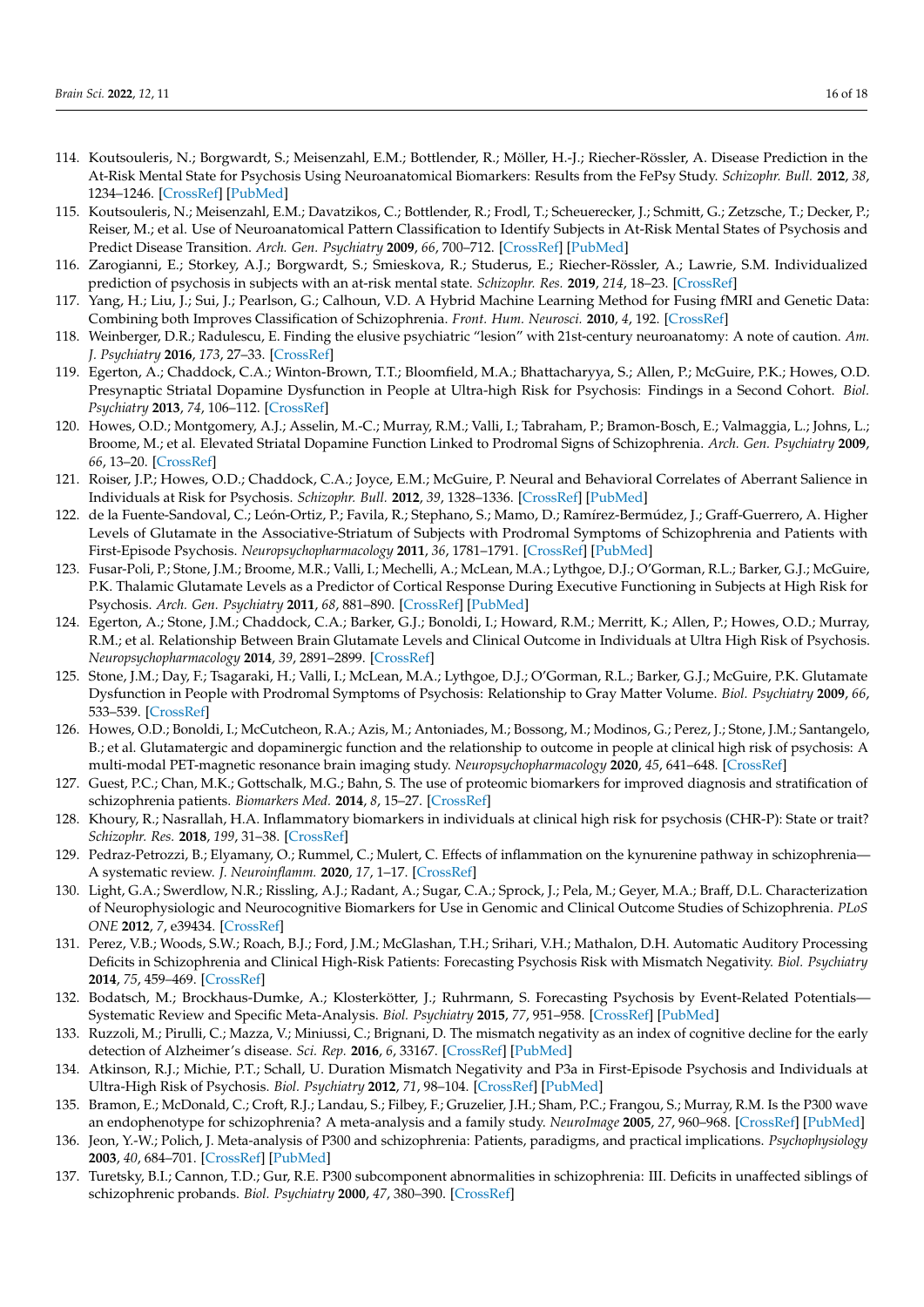- <span id="page-16-0"></span>138. Hamilton, H.K.; Woods, S.W.; Roach, B.J.; Llerena, K.; McGlashan, T.H.; Srihari, V.H.; Ford, J.M.; Mathalon, D.H. Auditory and Visual Oddball Stimulus Processing Deficits in Schizophrenia and the Psychosis Risk Syndrome: Forecasting Psychosis Risk With P300. *Schizophr. Bull.* **2019**, *45*, 1068–1080. [\[CrossRef\]](http://doi.org/10.1093/schbul/sby167) [\[PubMed\]](http://www.ncbi.nlm.nih.gov/pubmed/30753731)
- <span id="page-16-1"></span>139. de Bock, R.; Mackintosh, A.J.; Maier, F.; Borgwardt, S.; Riecher-Rössler, A.; Andreou, C. EEG microstates as biomarker for psychosis in ultra-high-risk patients. *Transl. Psychiatry* **2020**, *10*, 300. [\[CrossRef\]](http://doi.org/10.1038/s41398-020-00963-7)
- <span id="page-16-2"></span>140. Koenig, T.; Prichep, L.; Lehmann, D.; Sosa, P.V.; Braeker, E.; Kleinlogel, H.; Isenhart, R.; John, E.R. Millisecond by Millisecond, Year by Year: Normative EEG Microstates and Developmental Stages. *NeuroImage* **2002**, *16*, 41–48. [\[CrossRef\]](http://doi.org/10.1006/nimg.2002.1070)
- <span id="page-16-3"></span>141. Luo, Y.; Tian, Q.; Wang, C.; Zhang, K.; Wang, C.; Zhang, J. Biomarkers for Prediction of Schizophrenia: Insights from Resting-State EEG Microstates. *IEEE Access* **2020**, *8*, 213078–213093. [\[CrossRef\]](http://doi.org/10.1109/ACCESS.2020.3037658)
- <span id="page-16-4"></span>142. Yung, A.R.; Phillips, L.J.; Nelson, B.; Francey, S.M.; PanYuen, H.; Simmons, M.B.; Ross, M.L.; Kelly, D.; Baker, K.; Amminger, G.P.; et al. Randomized Controlled Trial of Interventions for Young People at Ultra High Risk for Psychosis: 6-month analysis. *J. Clin. Psychiatry* **2010**, *72*, 430–440. [\[CrossRef\]](http://doi.org/10.4088/JCP.08m04979ora) [\[PubMed\]](http://www.ncbi.nlm.nih.gov/pubmed/21034687)
- <span id="page-16-6"></span>143. McGorry, P.D.; Yung, A.R.; Phillips, L.J.; Yuen, H.P.; Francey, S.; Cosgrave, E.M.; Germano, D.; Bravin, J.; McDonald, T.; Blair, A.; et al. Randomized Controlled Trial of Interventions Designed to Reduce the Risk of Progression to First-Episode Psychosis in a Clinical Sample with Subthreshold Symptoms. *Arch. Gen. Psychiatry* **2002**, *59*, 921–928. [\[CrossRef\]](http://doi.org/10.1001/archpsyc.59.10.921) [\[PubMed\]](http://www.ncbi.nlm.nih.gov/pubmed/12365879)
- <span id="page-16-7"></span>144. Bechdolf, A.; Wagner, M.; Ruhrmann, S.; Harrigan, S.; Putzfeld, V.; Pukrop, R.; Brockhausdumke, A.; Berning, J.; Janssen, B.; Decker, P.; et al. Preventing progression to first-episode psychosis in early initial prodromal states. *Br. J. Psychiatry* **2012**, *200*, 22–29. [\[CrossRef\]](http://doi.org/10.1192/bjp.bp.109.066357)
- 145. Morrison, A.P.; French, P.; Walford, L.; Lewis, S.W.; Kilcommons, A.; Green, J.; Parker, S.; Bentall, R.P. Cognitive therapy for the prevention of psychosis in people at ultra-high risk: Randomised controlled trial. *Br. J. Psychiatry* **2004**, *185*, 291–297. [\[CrossRef\]](http://doi.org/10.1192/bjp.185.4.291)
- <span id="page-16-5"></span>146. Morrison, A.P.; French, P.; Stewart, S.L.K.; Birchwood, M.; Fowler, D.; Gumley, A.I.; Jones, P.B.; Bentall, R.P.; Lewis, S.W.; Murray, G.K.; et al. Early detection and intervention evaluation for people at risk of psychosis: Multisite randomised controlled trial. *BMJ* **2012**, *344*, e2233. [\[CrossRef\]](http://doi.org/10.1136/bmj.e2233)
- 147. McFarlane, W.R.; Levin, B.; Travis, L.; Lucas, F.L.; Lynch, S.; Verdi, M.; Williams, D.; Adelsheim, S.; Calkins, R.; Carter, C.S.; et al. Clinical and Functional Outcomes After 2 Years in the Early Detection and Intervention for the Prevention of Psychosis Multisite Effectiveness Trial. *Schizophr. Bull.* **2015**, *41*, 30–43. [\[CrossRef\]](http://doi.org/10.1093/schbul/sbu108)
- <span id="page-16-8"></span>148. O'Brien, M.P.; Miklowitz, D.J.; Candan, K.A.; Marshall, C.; Domingues, I.; Walsh, B.C.; Zinberg, J.L.; De Silva, S.D.; Woodberry, K.A.; Cannon, T.D. A randomized trial of family focused therapy with populations at clinical high risk for psychosis: Effects on interactional behavior. *J. Consult. Clin. Psychol.* **2014**, *82*, 90. [\[CrossRef\]](http://doi.org/10.1037/a0034667)
- <span id="page-16-9"></span>149. Phillips, L.J.; McGorry, P.D.; Yuen, H.P.; Ward, J.; Donovan, K.; Kelly, D.; Francey, S.M.; Yung, A.R. Medium term follow-up of a randomized controlled trial of interventions for young people at ultra high risk of psychosis. *Schizophr. Res.* **2007**, *96*, 25–33. [\[CrossRef\]](http://doi.org/10.1016/j.schres.2007.05.018)
- 150. McGlashan, T.H.; Zipursky, R.B.; Perkins, D.; Addington, J.; Miller, T.J.; Woods, S.W.; Hawkins, K.A.; Hoffman, R.; Lindborg, S.; Tohen, M.; et al. The PRIME North America randomized double-blind clinical trial of olanzapine versus placebo in patients at risk of being prodromally symptomatic for psychosis. *I. Study rationale and design. Schizophr. Res.* **2003**, *61*, 7–18. [\[CrossRef\]](http://doi.org/10.1016/S0920-9964(02)00439-5)
- 151. Ruhrmann, S.; Bechdolf, A.; Kühn, K.-U.; Wagner, M.; Schultze-Lutter, F.; Janssen, B.; Maurer, K.; Häfner, H.; Gaebel, W.; Möller, H.-J.; et al. Acute effects of treatment for prodromal symptoms for people putatively in a late initial prodromal state of psychosis. *Br. J. Psychiatry* **2007**, *191*, s88–s95. [\[CrossRef\]](http://doi.org/10.1192/bjp.191.51.s88)
- 152. Woods, S.W.; Tully, E.M.; Walsh, B.C.; Hawkins, K.; Callahan, J.; Cohen, S.J.; Mathalon, D.; Miller, T.J.; McGlashan, T.H. Aripiprazole in the treatment of the psychosis prodrome. *Br. J. Psychiatry* **2007**, *191*, s96–s101. [\[CrossRef\]](http://doi.org/10.1192/bjp.191.51.s96) [\[PubMed\]](http://www.ncbi.nlm.nih.gov/pubmed/18055946)
- 153. Rolland, B.; Geoffroy, P.A.; Jardri, R.; Cottencin, O. Aripiprazole for Treating Cannabis-Induced Psychotic Symptoms in Ultrahigh-Risk Individuals. *Clin. Neuropharmacol.* **2013**, *36*, 98–99. [\[CrossRef\]](http://doi.org/10.1097/WNF.0b013e3182908330) [\[PubMed\]](http://www.ncbi.nlm.nih.gov/pubmed/23673914)
- <span id="page-16-10"></span>154. Yung, A.R.; Nelson, B. Young people at ultra high risk for psychosis: Research from the PACE clinic. *Braz. J. Psychiatry* **2011**, *33*, s143–s160. [\[CrossRef\]](http://doi.org/10.1590/S1516-44462011000600003)
- <span id="page-16-11"></span>155. Schmidt, S.J.; Schultze-Lutter, F.; Schimmelmann, B.G.; Maric, N.P.; Salokangas, R.K.; Riecher-Rössler, A.; van der Gaag, M.; Meneghelli, A.; Nordentoft, M.; Marshall, M.; et al. EPA guidance on the early intervention in clinical high risk states of psychoses. *Eur. Psychiatry* **2015**, *30*, 388–404. [\[CrossRef\]](http://doi.org/10.1016/j.eurpsy.2015.01.013) [\[PubMed\]](http://www.ncbi.nlm.nih.gov/pubmed/25749390)
- <span id="page-16-12"></span>156. Amminger, G.P.; Schäfer, M.R.; Papageorgiou, K.; Klier, C.M.; Cotton, S.M.; Harrigan, S.M.; Mackinnon, A.; McGorry, P.D.; Berger, G.E. Long-Chain ω-3 Fatty Acids for Indicated Prevention of Psychotic Disorders: A randomized, placebo-controlled trial. *Arch. Gen. Psychiatry* **2010**, *67*, 146–154. [\[CrossRef\]](http://doi.org/10.1001/archgenpsychiatry.2009.192) [\[PubMed\]](http://www.ncbi.nlm.nih.gov/pubmed/20124114)
- 157. Hoen, W.P.; Lijmer, J.G.; Duran, M.; Wanders, R.J.; van Beveren, N.J.; de Haan, L. Red blood cell polyunsaturated fatty acids measured in red blood cells and schizophrenia: A meta-analysis. *Psychiatry Res.* **2013**, *207*, 1–12. [\[CrossRef\]](http://doi.org/10.1016/j.psychres.2012.09.041) [\[PubMed\]](http://www.ncbi.nlm.nih.gov/pubmed/23068078)
- <span id="page-16-13"></span>158. Schlögelhofer, M.; Amminger, G.P.; Schaefer, M.R.; Fusar-Poli, P.; Smesny, S.; McGorry, P.; Berger, G.; Mossaheb, N. Polyunsaturated fatty acids in emerging psychosis: A safer alternative? *Early Interv. Psychiatry* **2014**, *8*, 199–208. [\[CrossRef\]](http://doi.org/10.1111/eip.12151) [\[PubMed\]](http://www.ncbi.nlm.nih.gov/pubmed/24861004)
- <span id="page-16-14"></span>159. McGorry, P.D.; Nelson, B.; Markulev, C.; Yuen, H.P.; Schäfer, M.R.; Mossaheb, N.; Schlögelhofer, M.; Smesny, S.; Hickie, I.B.; Berger, G.E.; et al. Effect of ω-3 polyunsaturated fatty acids in young people at ultrahigh risk for psychotic disorders: The NEURAPRO randomized clinical trial. *JAMA Psychiatry* **2017**, *74*, 19–27. [\[CrossRef\]](http://doi.org/10.1001/jamapsychiatry.2016.2902)